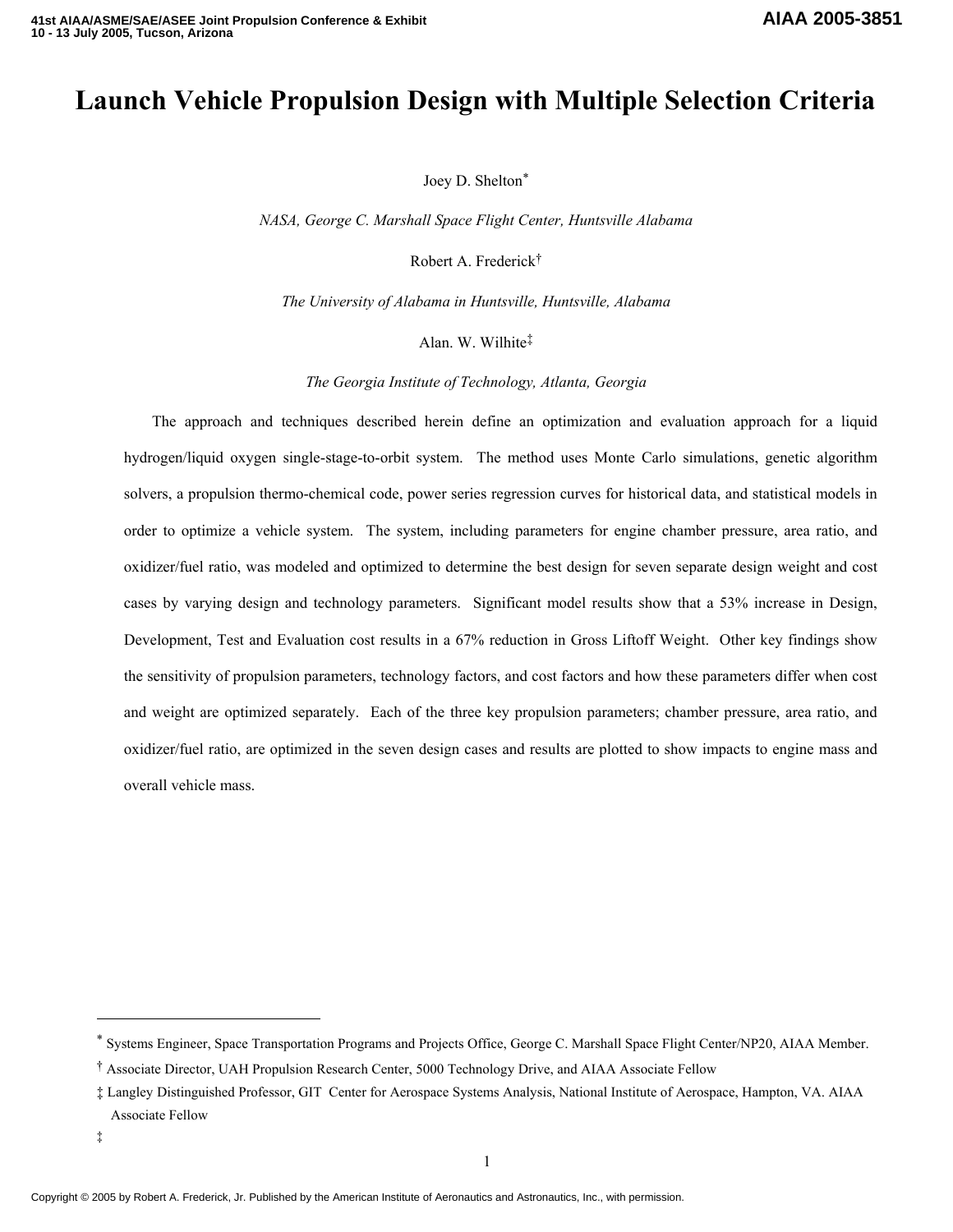## **Nomenclature**

| $AR =$     |     | Area Ratio               |
|------------|-----|--------------------------|
| $CLO =$    |     | Closed Loop Optimization |
| $GLOW=$    |     | Gross Liftoff Weight     |
| <b>ISP</b> | $=$ | Specific Impulse         |
| OF         | $=$ | Oxidizer/Fuel            |
| $P_c$      | $=$ | <b>Chamber Pressure</b>  |
| $SSTO =$   |     | Single Stage to Orbit    |
| T          | $=$ | <b>Thrust</b>            |
| Twi        |     | Thrust to Weight Ratio   |

#### **I. Introduction**

TO date, few modeling tools have attempted to incorporate key propulsion system variables in a totally iterative and optimum way. Propulsion variables such as specific impulse (ISP), engine mass, gross liftoff weight (GLOW optimum way. Propulsion variables such as specific impulse (ISP), engine mass, gross liftoff weight (GLOW), nozzle area ratio (AR), chamber pressure (Pc), initial thrust-to-weight ratio (Twi), and oxidizer/fuel (OF) ratio, have not been fully integrated into a model for closed loop analysis of launch vehicle concepts. Performance characteristics for propulsion optimization are measured by weight, reliability and cost of operations. The primary goals of the optimization studies herein are based upon the weight reduction in the propulsion system but also focus on minimizing system cost. This study focuses on rocket systems that utilize liquid hydrogen fuel and liquid oxygen oxidizer. A major factor in minimizing overall systems development cost is accomplished by optimizing propulsion system components using historical engine data combined with a propulsion thermo-chemical code, and optimization tools/techniques.

The model process flow defined is Figure 1 is formed for a single stage to orbit (SSTO) system using liquid oxygen (LOX) and liquid hydrogen (LH2) and focuses on minimization of key parameters relating to vehicle weight and cost. Key performance measures are defined for GLOW minimization, Dry Weight minimization, Dry Weight with Margin minimization, Design, Development, Test and Evaluation cost minimization, Production cost minimization, Operations cost minimization, and Life Cycle cost minimization. The approach uses a combination of historical data for weight relationships, Monte Carlo simulations for uncertainty analysis, technology factors and cost influence factors for trading weight savings for cost savings, thermo-chemical analysis, and genetic algorithm solvers for concept optimization. Analysis for each design cases results in optimized parameters for Pc, AR, OF ratio, Twi, mass ratio (MR), technology factors (TFs), and cost influence factors (CIFs).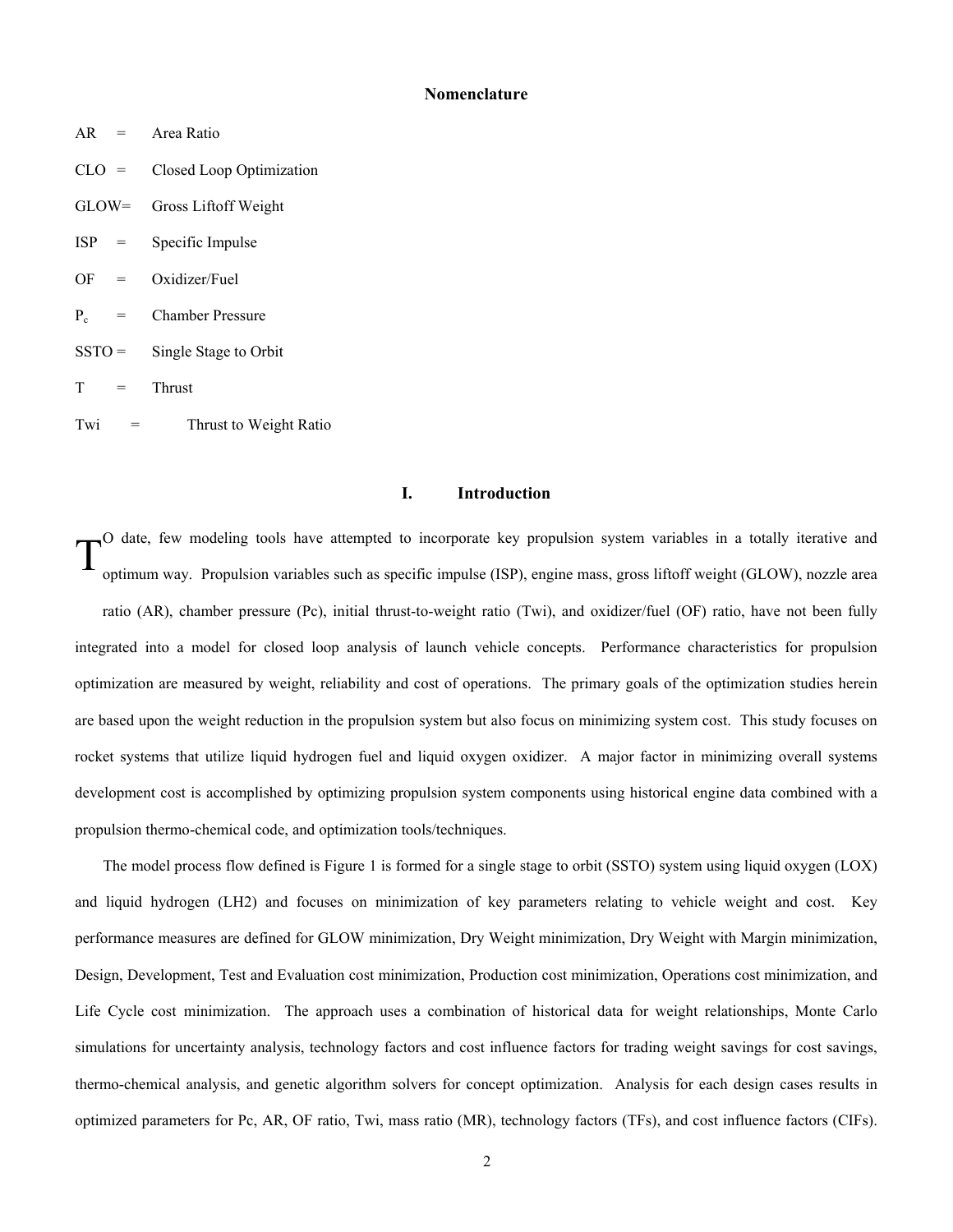Monte Carlo simulation uncertainty is used to determine the performance measures for cost and/or weight based upon lognormal distribution functions at a 95% uncertainty level. The results of the study reflect the improvements in methodology and the practical use of the tool to measure propulsion parameter sensitivity when compared to the key performance measures.



**Figure 1, Model Process Flow**

## **II. Approach**

The optimization of the integrated vehicle SSTO model using rocket engines focused on several key areas. The first is the overall optimization of the vehicle Twi, engine Pc, engine AR, engine OF Ratio, and TFs for TPS, Autonomous Flight Control, Wing, Tail, LH2 Tank, LOX Tank, Basic Structure, Landing Gear, Engine Accessories, MPS, Engine, and Flight Autonomy. The TFs are used to vary the system weight by improved technology but can also result in a DDTE cost increase/decrease due to the time and effort expended in developing an advanced technology. The combination of the propulsion variables and TFs used to define the optimum system with respect to the following Figures of Merit (FOMs): 1) Minimum GLOW, 2) Minimum Dry Weight, 3) Minimum Dry Weight with Margin, 4) Minimum DDTE Cost, 5) Minimum Production Cost, 6) Minimum Operations Cost, 7) and Minimum Life Cycle Cost (LLC). A table of optimization results is calculated for each of the seven different FOMs defined above. The vehicle MR, Main Engine Throat Diameter (D\*), Vacuum Specific Impulse (ISPvac), Seal Level Specific Impulse (ISPsl), per engine Thrust (T), and per engine weight estimation are defined for each of the seven optimal results and is derived for each FOM case. These levels will vary in each of the seven scenarios due to the fact that the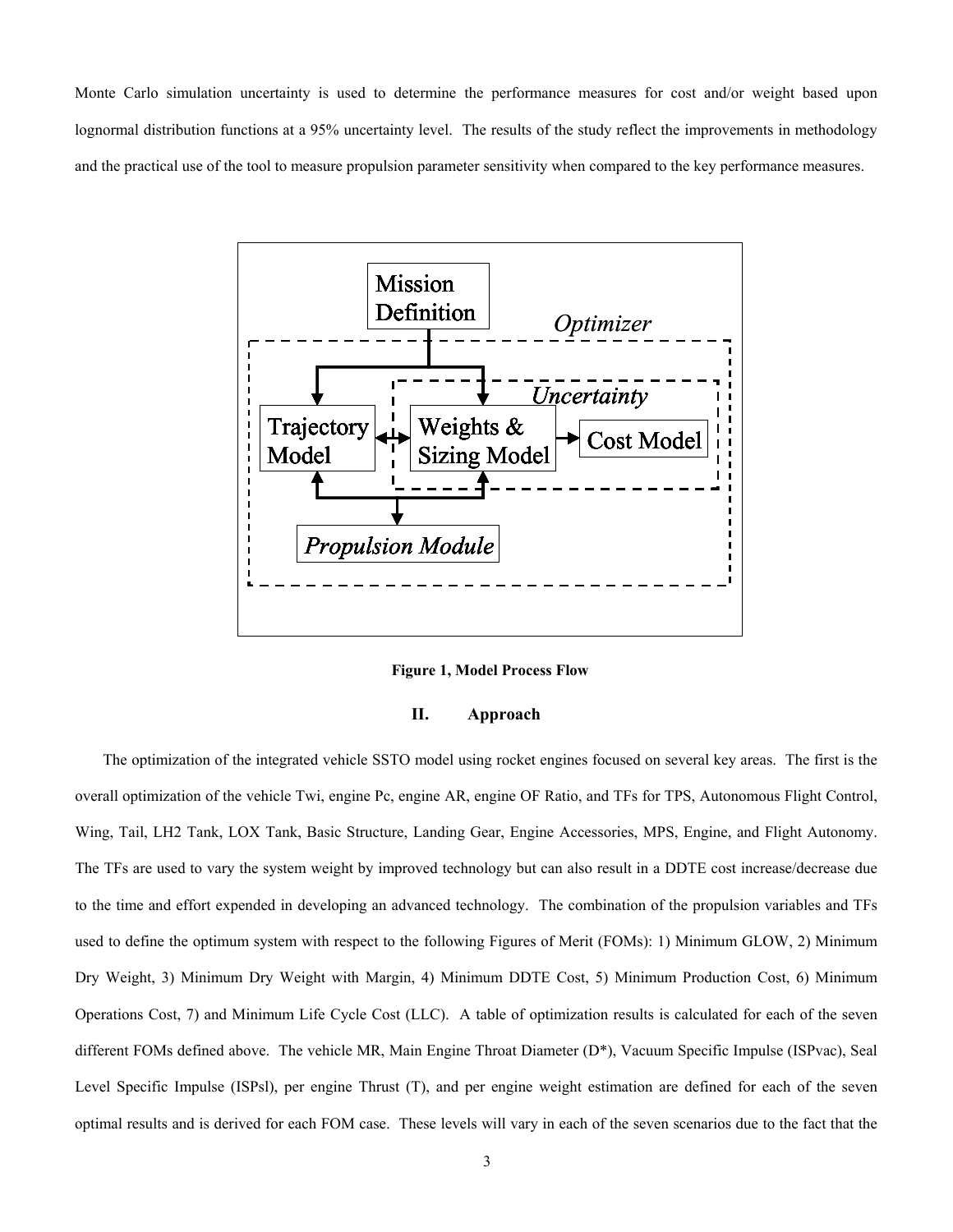optimization is focused on key FOMs that drive the final optimized propulsion parameters and TFs toward different solutions or goals. In some cases the solutions may be near identical because of the similarity in the parameter being optimized. A comparison is made between the model output and the SSME main engine design parameters. The information is defined in order to validate the model and show that the solution proposed by the integrated model closely aligns with the current best practices in engine system design used by NASA.

## **A. Reference Vehicle**

The first step was to define a concept for a rocket propelled SSTO vehicle in order to build the optimization model. The concept vehicle chosen is based upon NASA CR2866 [1]. The vehicle utilizes LOX as the oxidizer and LH2 fuel and uses fixed nozzle engines to propel the vehicle to orbit. The concept incorporates improved technologies for enhanced performance as well as using historical data to produce projections for future technology upgrades in the areas of material science for composite and metal matrix composites, rocket engine efficiency, and lighter and more thermally resistant protection system for the vehicle exterior. For the analysis of the launch vehicle and the launch vehicle propulsion system, a model of the entire system was developed using equations for rocket propulsion parameters, trajectory profiles, weights and sizing, cost and economics, and historical data.

The approach required to model a system of fixed nozzle engines was significantly less difficult. The important aspects of this computer modeling approach is to show how the model can be developed and how the tools can be used to design, analyze and optimize the system, not how to define a complex system. The concept vehicle chosen requires the following specification parameters; 1) Vertical Takeoff, 2) Dual-Engine Mode, 3) 500 Mission Lifetime, 4) 65,000 lb Payload, 5) 28.5 degree Launch Inclination from the NASA John F. Kennedy Space Center, 6) and 50 nmi Orbit [1]. The concept vehicle is shown here in Figure 2.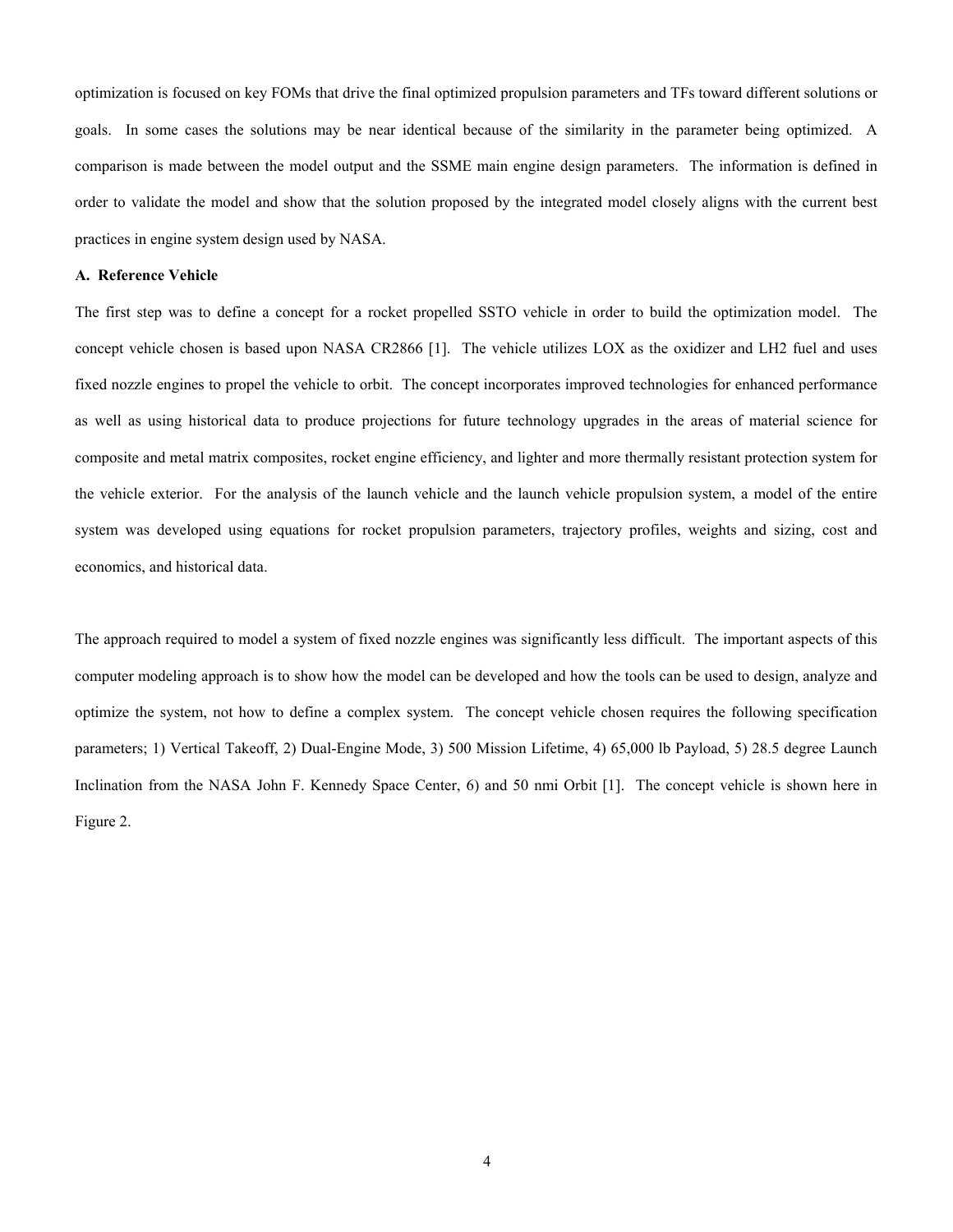

**Figure 2, SSTO Concept Vehicle [1]**

#### **B. Simulation Architecture**

The trajectory model uses the rocket equation to formulate a MR for the vehicle system. This module also includes a pressure, temperature and density parameter calculation based upon altitude. The program uses input values for ∆V required, orbit inclination, orbit height, and drag reduction percentage. These values are set and determined based upon the concepts for a specified mission and will not change during the optimization of the design process. The module also takes Twi, ARs, Pc, OF Ratio, Delta ISP, Engine Throat Area divided by the Vacuum Thrust (A\*/Tvac), and ISPvac and uses these values to determine a value for MR of the vehicle for the given reference conditions. The Twi, AR, Pc, OF Ratio, Delta ISP, and A\*/Tvac are parameters input into the trajectory program by the user.

The value(s) for ISPvac are inputs from the Propulsion Module. The propulsion module will define a value for ISPvac based upon the Pc, AR, and OF Ratio optimization outputs from the Trajectory Model. This relationship is described in more detail during the discussion of the Propulsion Model in Section C. The Trajectory Model has the option for defining dual engine systems and the ability to specify the percentage of thrust being provided by engine set 1 versus the total (T1\_T), and having an engine set 2 which allows for an expandable nozzle to be extended at some point during the trajectory. The value for this term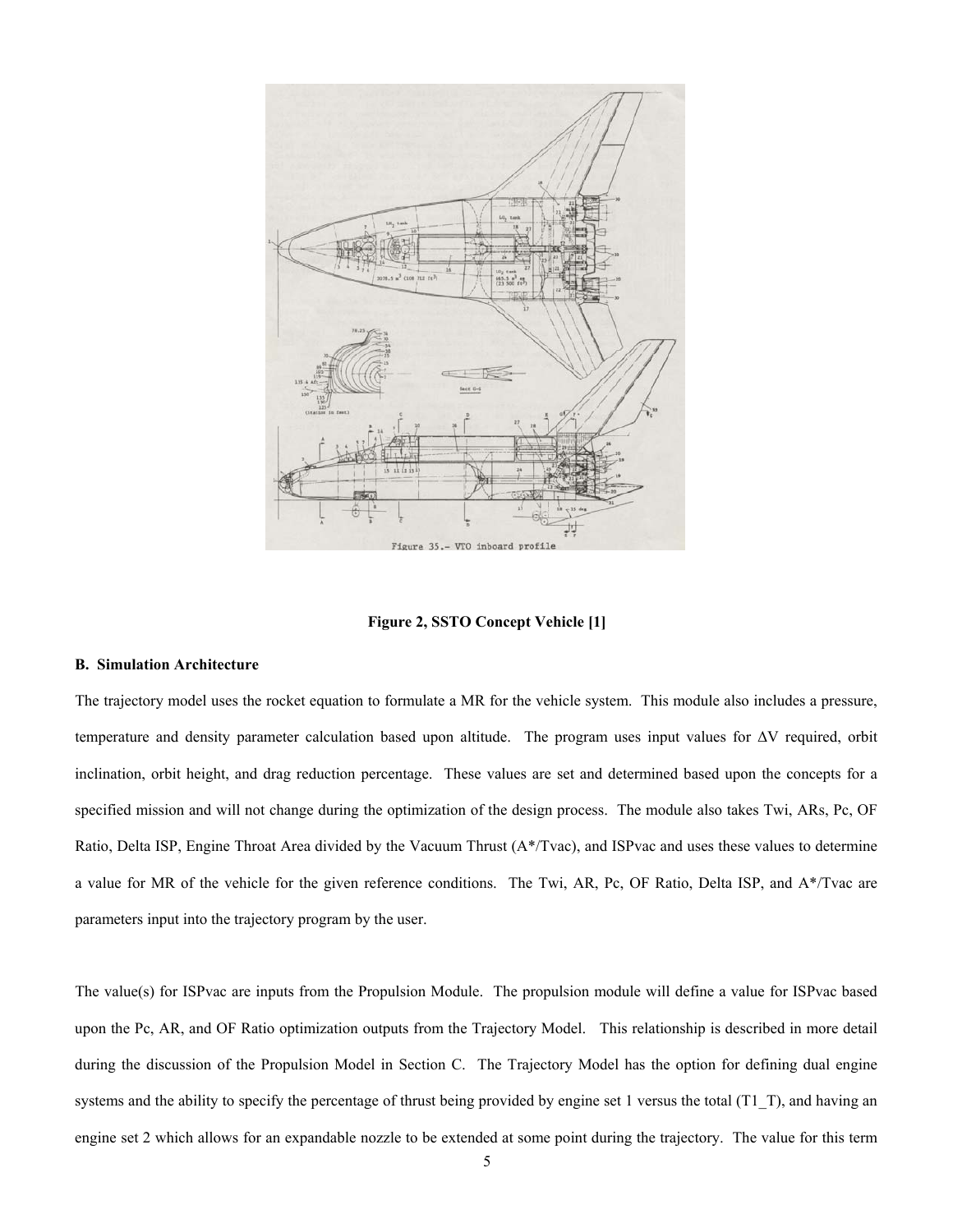is a percentage of the trajectory and is defined as the Area Ratio Transition (ART). The significance of the adjustable nozzle is to allow for greater area ratios later in flight without having the negative pressure benefits of atmospheric pressure that occurs earlier in the trajectory. Therefore, the ART will be later in the flight when atmospheric pressure is low. This is mentioned for illustration as a model capability. This system being described herein does not use dual engine and expandable nozzle functions.

The rocket equation is based upon the calculation of a ∆V by using the vehicles ISP, MR, Drag (D), Thrust, Weight (W), and launch angle (γ). When solving for  $\Delta V$ , the form of the equation (1.1) is shown here,

$$
\Delta V = g \sigma * ISP \ln(MR)(1 - D/T - W/T \sin \gamma)
$$
\n(1.1)

The Trajectory program solves for the vehicle MR as the primary output. The output also includes Time-to-Orbit, Final Velocity, Final Altitude. The output values of Final Velocity and Final Altitude must match the DRM inputs mentioned earlier. The rocket equation (1.1) is solved for MR and is shown in equation (1.2),

$$
MR = \Delta V / (ISP * (1 - D/T - Wt/T * \sin \gamma)) \tag{1.2}
$$

The input parameters for Twi, AR, Pc and OF ratio are modified during the analysis of the system by using the GA optimization Palisades Tool Evolver [2]. By choosing to minimize the Overall Vehicle Dry Weight, the program will define the best possible configuration for reduced weight by changing the input parameters. The Weights and Sizing Model and the Propulsion Module use these parameters as inputs.

## **C. Propulsion**

The Propulsion Module resides as a worksheet within the Weights and Sizing Model. The Propulsion Module utilizes parameters calculated using Cequel [3]. Cequel uses the minimization of Gibbs Free Energy and provides combustion process outputs based upon rocket inputs. Key propulsion parameters inputs to Cequel include Pc, AR, and OF ratio. These three parameters are input into Cequel after having been optimized in the Trajectory Model. The model uses only the ISPsl, ISPvac, thrust coefficient (Cf), and characteristic exhaust velocity (Cstar) outputs from Cequel. The outputs are integrated with the Weights and Sizing, and Trajectory models to determine the overall vehicle weights and performance output.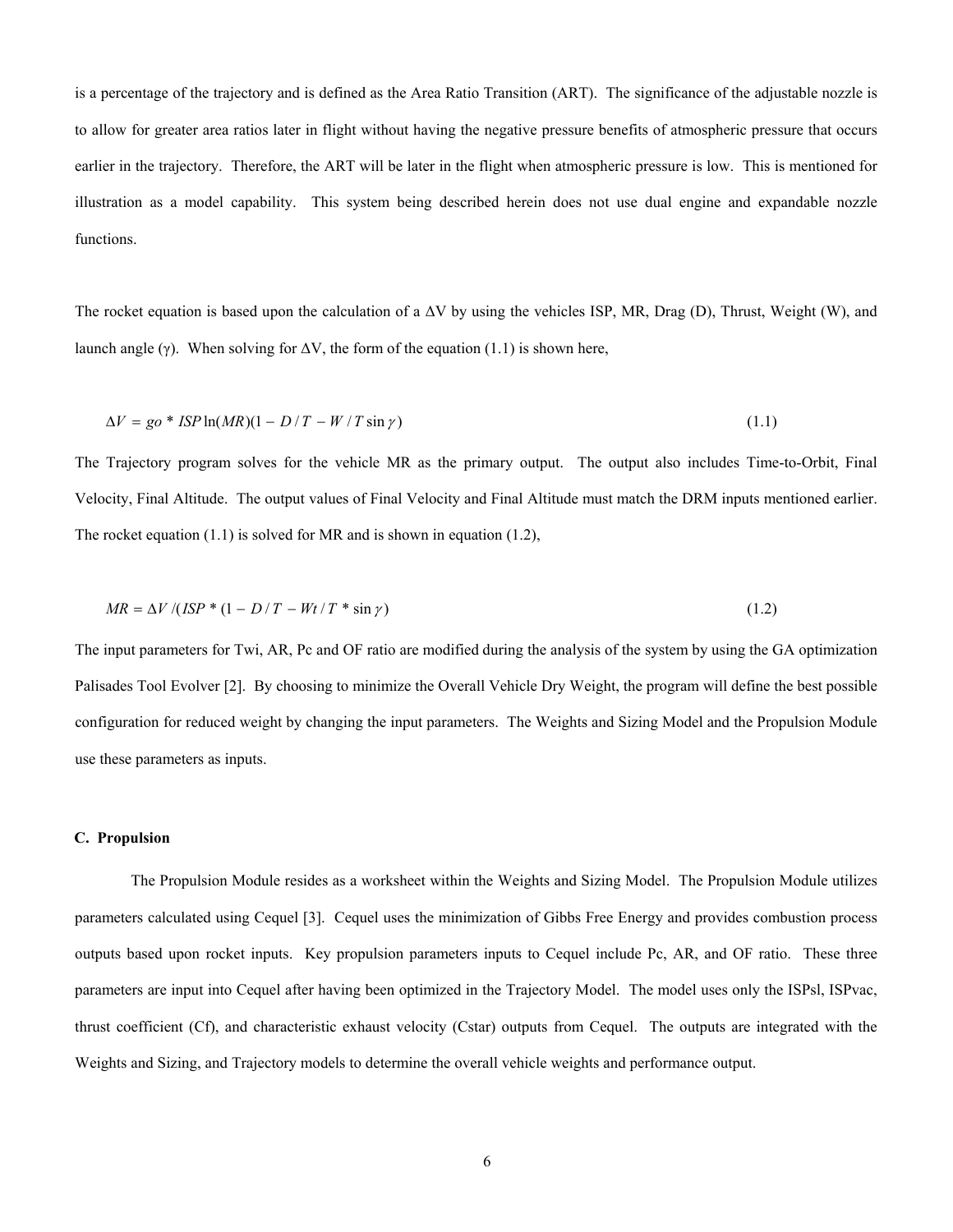The launch vehicle's required sea level thrust (Tsl) is determined by multiplying the GLOW times the Twi as shown in equation (1.3),

$$
T_{sl} = GLOW * Twi . \t\t(1.3)
$$

The value for Twi is also used during the Genetic Algorithm (GA) optimization procedure. The Propulsion Module utilizes Sea Level Thrust (Tsl) and the value for ISPsl, to calculate the rate of change for the engine weight (Wdot). The value of Wdot is defined as the rate of change in overall vehicle weight and varies with changes in GLOW and/or ISPsl , as shown in equation (1.4),

$$
W_{dot} = \frac{GLOW}{ISP_{sl}}.
$$
\n(1.4)

The value for ISPsl is an output from the Cequel code. Any change to the vehicle model that impacts the value of these two parameters (GLOW and ISPsl) has an impact on the value of Wdot. This is an important point and should not be lost when understanding how propulsion model functions as a closed loop system. The significance lies in the understanding that when a parameter changes it has impact to other values in the model. Understanding this relationship and how to model it is the most significant accomplishment of this problem.

The value for Tvac is defined based upon the Wdot, calculated in equation (1.4) above, multiplied times the Cequel output for ISPvac. The relationship between Tvac and Tsl is established using Wdot because the propellant flow rate is the same regardless whether the value is determined using sea level conditions or vacuum conditions. This relationship is shown here in equation (1.5) and gives the Tvac based upon thermo-chemical output for ISPvac,

$$
T_{vac} = W_{dot} \ast ISP_{vac} \tag{1.5}
$$

The engine design parameter for Combustion Efficiency is 96%, and is based upon historical engine system and studies performed by the NASA-MSFC Transportation Directorate organization during the development of the NASA MSFC Pstar tool [4]. The efficiency level reduces the Cequel output for ISPvac and ISPsl by 4%. The user can modify the efficiency if level is deemed to high or low for a particular system. Any values for engine design parameters, including Trajectory Model optimization parameters, are using the reduced level of ISP due to efficiency. The ISP value is an important component in the Trajectory Model's determination of the vehicle MR, as shown in equation (1.1). An important integration point is that the value for ISP is a result from the design inputs being used to size the system and to define the propulsion system.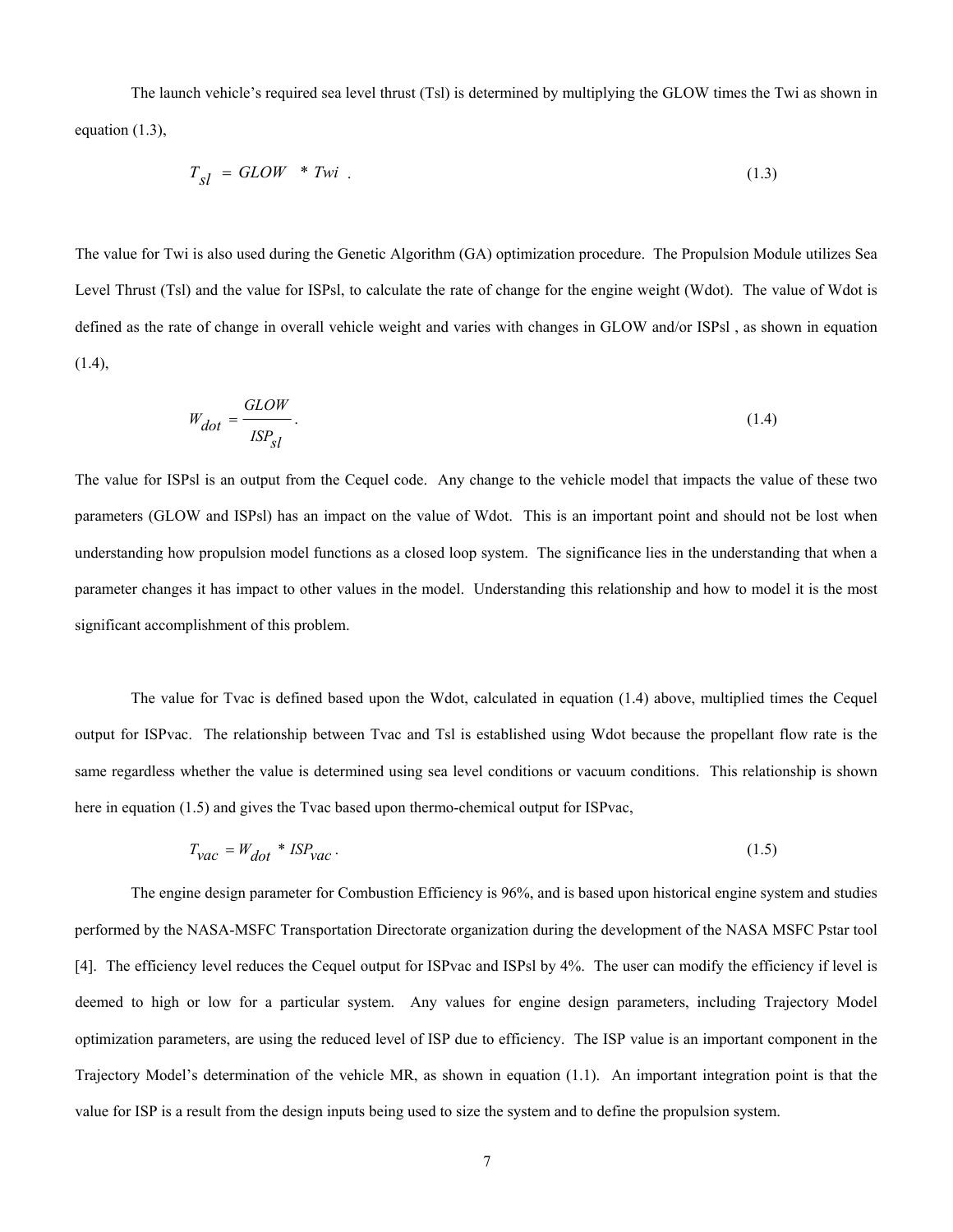The Propulsion Module also provides the correlation of engine parameters to the engine weight. The engine weight is determined using a combined Rocketdyne Power Balance, U.S. Air Force, NASA Langley approach and historical engine data to develop a curve that relates engine weight to the value found when multiplying OF Ratio, AR and Pc together. The four methods are averaged together to give an engine weight based upon these methods. The Power Balance and U.S. Air Force methods make use of the nozzle geometry model in order to determine nozzle weight. The nozzle weight is determined using engine AR, A\* and coefficients for unit weights of the material used in the design of the nozzle.

The combined parameters, shown in Figure 3-3, define variables used to determine Engine Thrust required such as, A\* and mass flow rate (mdot). The equations  $(1.6)$  and  $(1.7)$  show how Sutton [5] defined A\* and subsequently throat diameter (D\*) from the propulsion parameters,

$$
A^* = \frac{T}{P_c * C_f},\tag{1.6}
$$

and

$$
D^* = \sqrt{\frac{4 * A^*}{\pi}} \ . \tag{1.7}
$$

The key to determining the engine geometry and weight is establishing the value for several secondary parameters. The value for mdot of the engine is defined by Sutton [5] and is illustrated in equation (1.8),

$$
m_{dot} = \frac{P_c * A *}{C_{star}}.
$$
\n(1.8)

Where Cstar is define in the thermo-chemical output calculation using Cequel. The results for mdot will be used in the determination of the engine mass.

Engine mass is a function of the calculation techniques defined by the U.S. Air Force [6], NASA Langley approach [7], Rocketdyne Power Balance [8] and historical data curves for the relationship between OF Ratio\*Pc\*AR and engine mass. The resulting predicted engine mass is determined using the mass average of each of these four approaches. The engine mass relationship is important to the overall model because of the significance in the engine mass as a percentage of the overall GLOW. Equations (1.9) and (1.10) show which parameters are used to determine the nozzle mass and then overall engine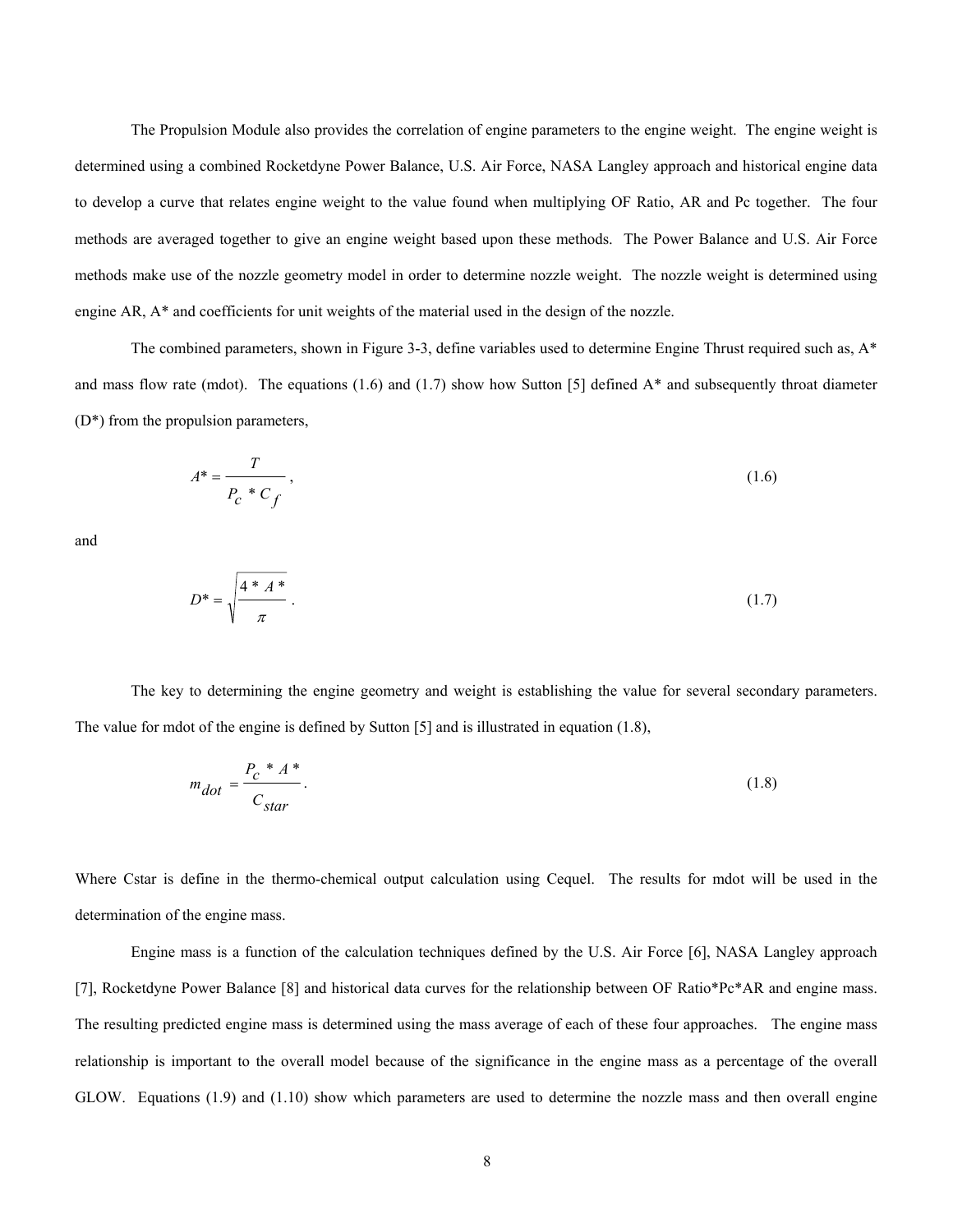mass. An important point is to note is that Cequel defines both Cf and Cstar and provides a solution approach with the precision that only the thermo-chemical solution can provide.

$$
NozzleMass = f(A^*, AR), \tag{1.9}
$$

and

$$
EngineeringMass = f(m_{dot}, C_f, AR, P_c, Thrust, OF Ratio, ISP_{sl})
$$
\n(1.10)

## **D. Weights and Sizing**

The first phase of the model development addressed the building of a core weights and sizing model of the concept vehicle. This module utilizes a modified version of a Microsoft Excel model called Launch Vehicle Sizer and Synthesis (LVSS) [9]. The LVSS component is made up of several Microsoft Excel worksheets that share data.

 The initial inputs are dedicated to input variable definition for the vehicle MR, Twi, payload weight, delta-velocity requirements, engine ISPs, and ARs. The Propellant worksheet is used to formulate a propellant module for determining tank volumes and weights based upon inputs for density of fuel, payload volume and body volume. The Propulsion worksheet is used to determine the engine masses based upon the ISP, area ratio, engine compilation, and thrust level needed. The Weight Equations worksheet is dedicated to determining the vehicle component weights using historical data and technology factors defined for each component. The Sizing worksheet provides the outputs for the vehicle sizing based upon inputs from the previous sheets.

#### **D. Cost and Economics**

The cost and economics model is derived based upon the NASA cost projection methodology [10]. The model is developed using the component weights of previous systems, and plotting the cost of the component versus the weight of the component. The resulting regression curves are used to project future cost for a particular system. The CIFs that result from using technology factors are used to calculate the cost of a component DDTE. The higher technology factors (TFs) will decrease the weight of component or increase the effectiveness of a component, but will almost always increase the cost of development. The factors, both TFs and CIFs, are model design and analysis parameters that will change as technology evolves and also as the ability to efficiently manufacture or develop a design is enhanced or minimized. A Boolean code is used to related 1, 2 or 3 with the desired TF and CIF.

The uncertainty surrounding the DDTE cost is high due to the large number or data points used in the fitting the historical data to a regression curve. The approach uses a Log Normal Monte Carlo Uncertainty based upon data standard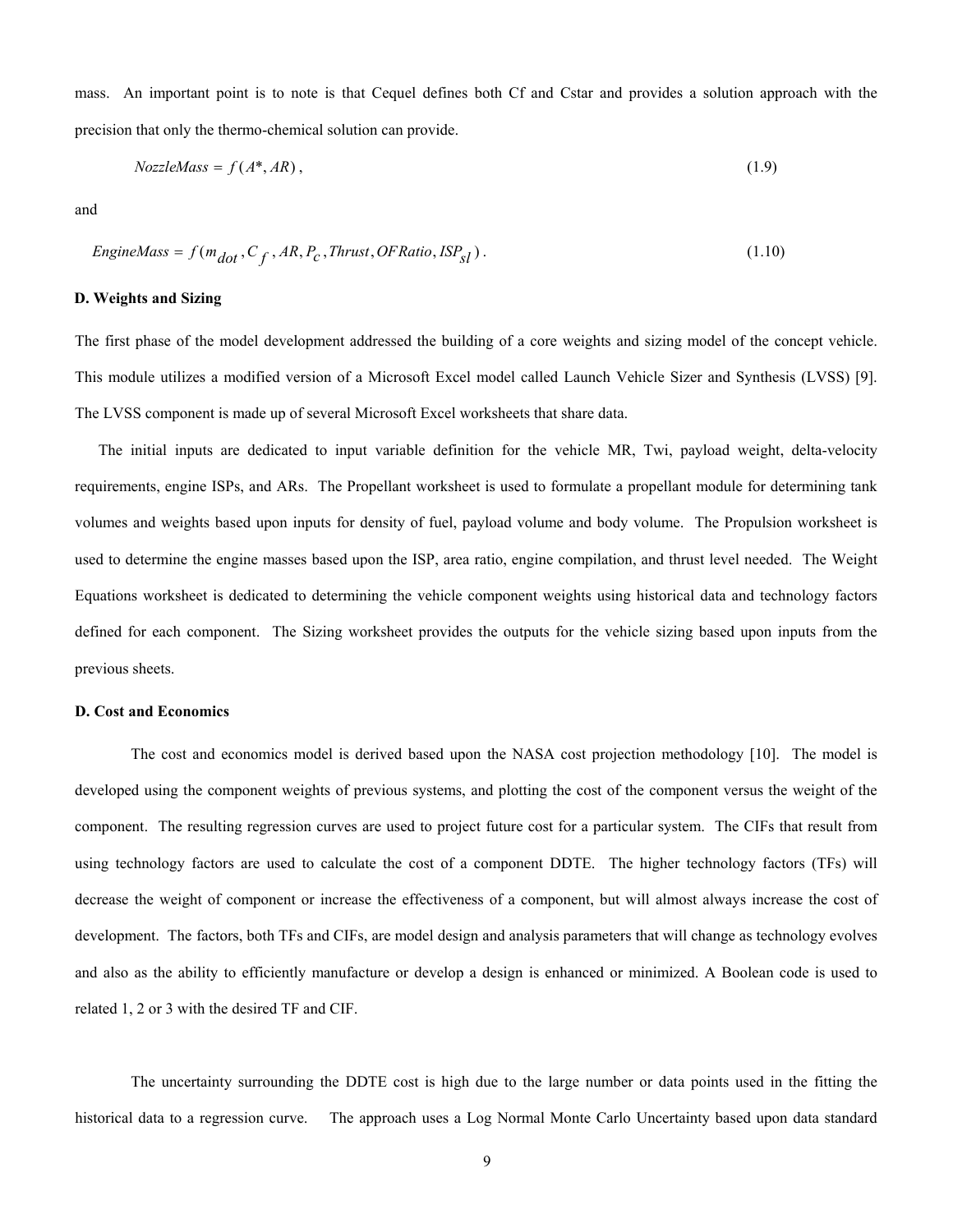errors (SEs). All of the subsystem components have SE's that are used in determining the overall DDTE cost uncertainty value. In addition to the subsystems, the NAFCOM model also applies standard errors for the RCS, and OMS.

## **E. Simulation Operation**

The capability of the Evolver optimizer tool [2] enables the analyst to define a set or predetermined value for TFs and key propulsion parameters if the technology is not available or if the program or project agrees to use either a new technology or established technology. This optional feature allows the designer the flexibility to also define any of the seven FOMs at a particular value or add a constraint to the optimization. An example would be to include DDTE cost as an independent variable (CAIV) and optimize the vehicle with this cost value set as a constraint. The model will allow any of the other 7 FOMs to have set values in order to meet a congressional, agency, or industry mandate. The same ability to set pre-defined levels for FOMs or other variables also applies to the propulsion system if for example the use of existing engines was mandated.

The second capability of the model is to show how each of the key engine parameters, Pc, OF Ratio, and AR are optimized against the FOMs and measure the changes to the system when the optimized value is not met. The sensitivity of these key propulsion parameters is extremely important to the system designer. The model provides the results that are used to show how changes in each propulsion parameter effects the 7 FOMs mentioned earlier. Understanding the impacts that a parameter has on the overall system is crucial to vehicle system design. Design decisions should never be made without understanding the full impacts of upon the overall system.

The Figures 3 and 4 illustrate how each of the given propulsion parameters is used as inputs to determine nozzle mass, engine mass, propellant system mass and vehicle MR and illustrates other uses for the propulsion parameters. An overall system flow diagram is shown in Figure 5. Each section of the model has input and outputs that feed the system and form the closed loop optimization methodology so desired. The overall schematic shows how mission requirements are fed to the system and how each model component (LVSS-Propulsion Module, Trajectory, Cost and Economics) interacts and what key variables are passed between the models.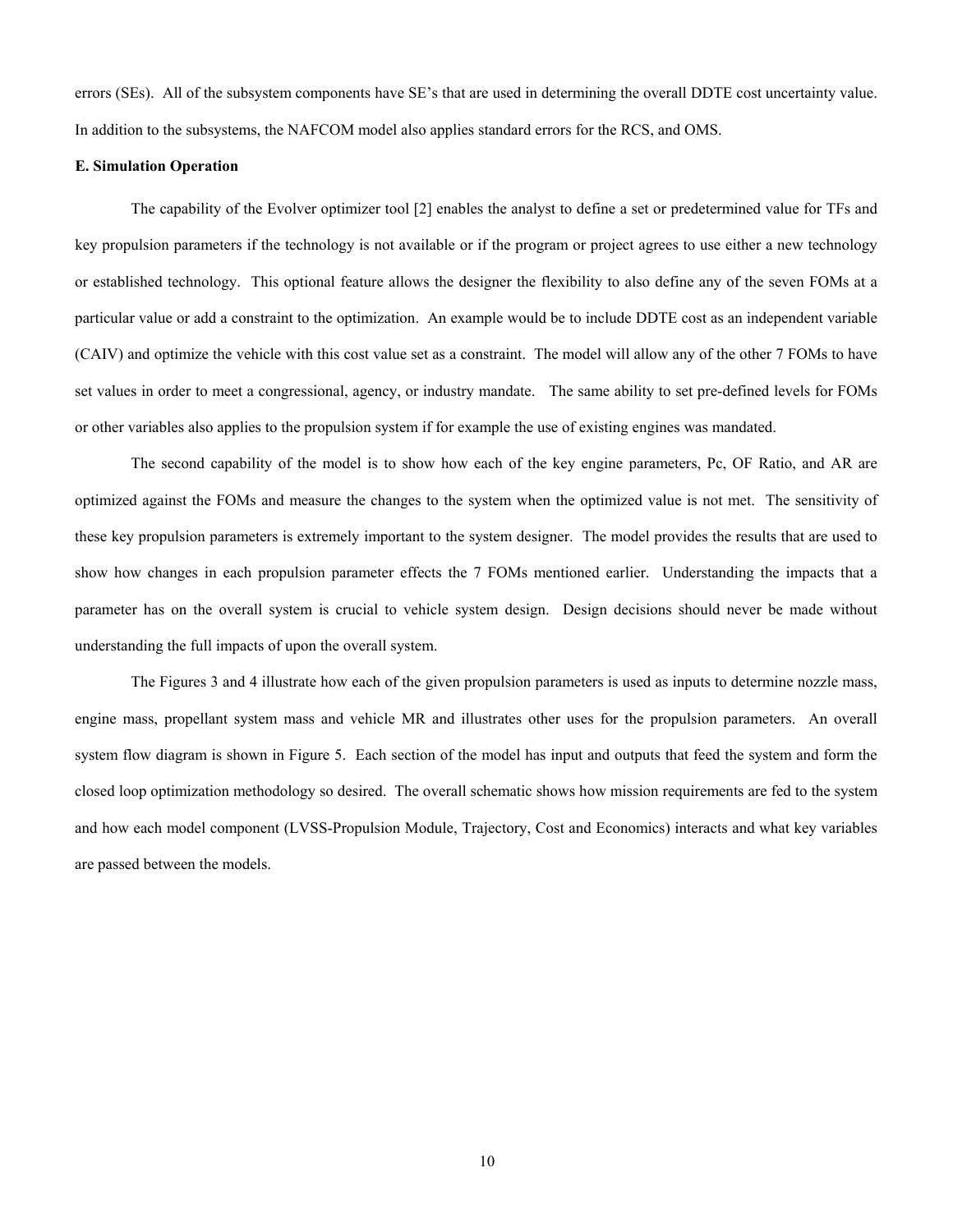

**Figure 3, System Propulsion Parameters**



**Figure 4, Model Process Diagram**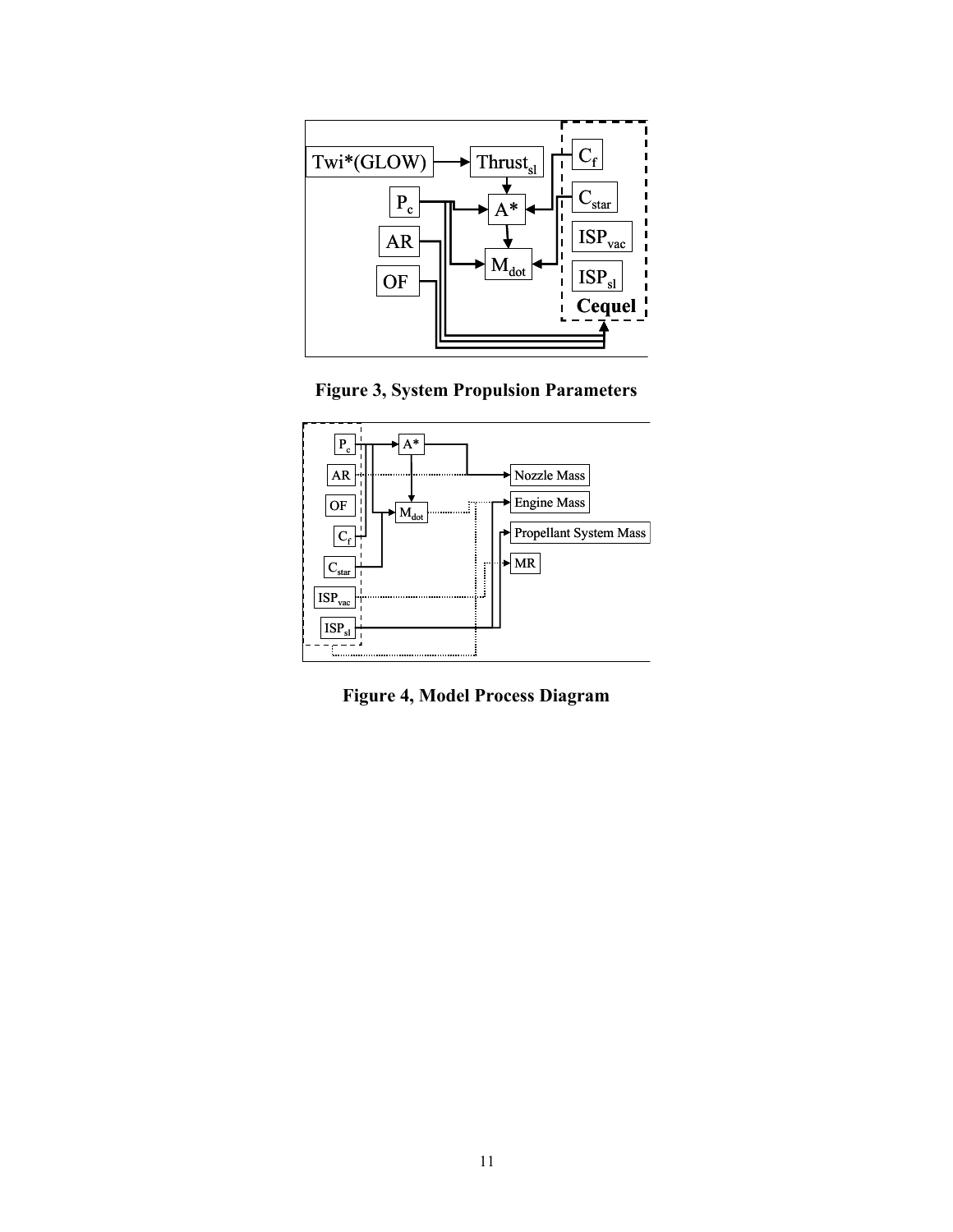

The approach utilizes uncertainty principles in order to bind the final outputs with a measure of goodness or certainty. In the case of the LVSS and the DDTE cost, the historical data curves were used to develop estimates for the component vehicle weights and regression curves defined the +/- regression range for each of the curves.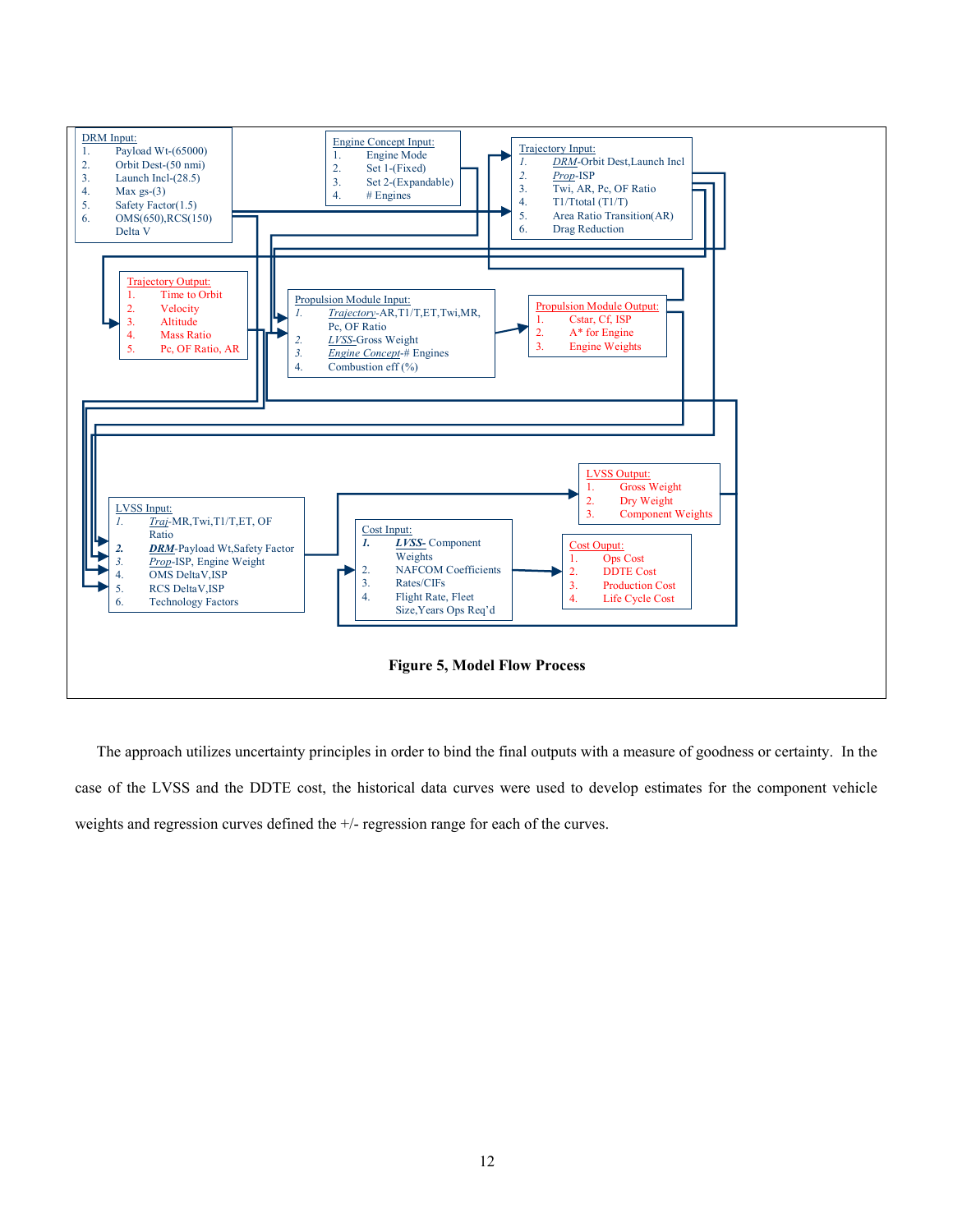# **III. Results and Discussion**

The optimal vehicle design defined herein is based upon the minimization of the seven key FOMs. For each of the seven cases, the values propulsion parameters are defined using the Palisades Evolver optimization tool. Secondary engine design parameters are defined as well in order that the engine system specification could be written from the model output. The range of TFs and corresponding CIFs are based upon the Boolean code for technologies 1, 2 or 3. The Tables 1 and 2 show the results of the GA Evolver Tools results for the optimal vehicle design. The three cases of weight minimization are shown in Table 1; Minimum GLOW, Minimum Dry Weight, Minimum Dry Weight with Margin, and the four cases where cost is minimized are shown in Table 2; Minimum DDTE Cost, Minimum Production Cost, Minimum Operations Cost, and Minimum Life Cycle Cost (LLC).

The relationship between the weight components shows an absolute correspondence between the Dry Weight and the Dry Weight with Margin. The cost numbers were slightly different between the GLOW and Dry Weight, with the upfront cost (DDTE/Production) of the GLOW optimized solution being higher. The downstream cost of the GLOW optimized system was slightly lower that the Dry Weight optimized solution. The Pc and AR were nominally unchanged but the OF Ratio and Twi were significantly different between the Dry Weight and GLOW cases. The OF Ratio for Dry Weight optimization is focused on tank weight, while the GLOW optimized solution is focused on lower fuel weight. Flight Autonomy is the only TF that differed between the multiple runs of the 2 weight optimization cases. The Boolean code for the Flight Autonomy relates 1- Shuttle Like, 2-Semi Airplane Like, and 3-Airplane Like. The remaining TFs can be understood by referencing Table 3. The table explains the Boolean Code link to the material property for each, either 1, 2 or 3.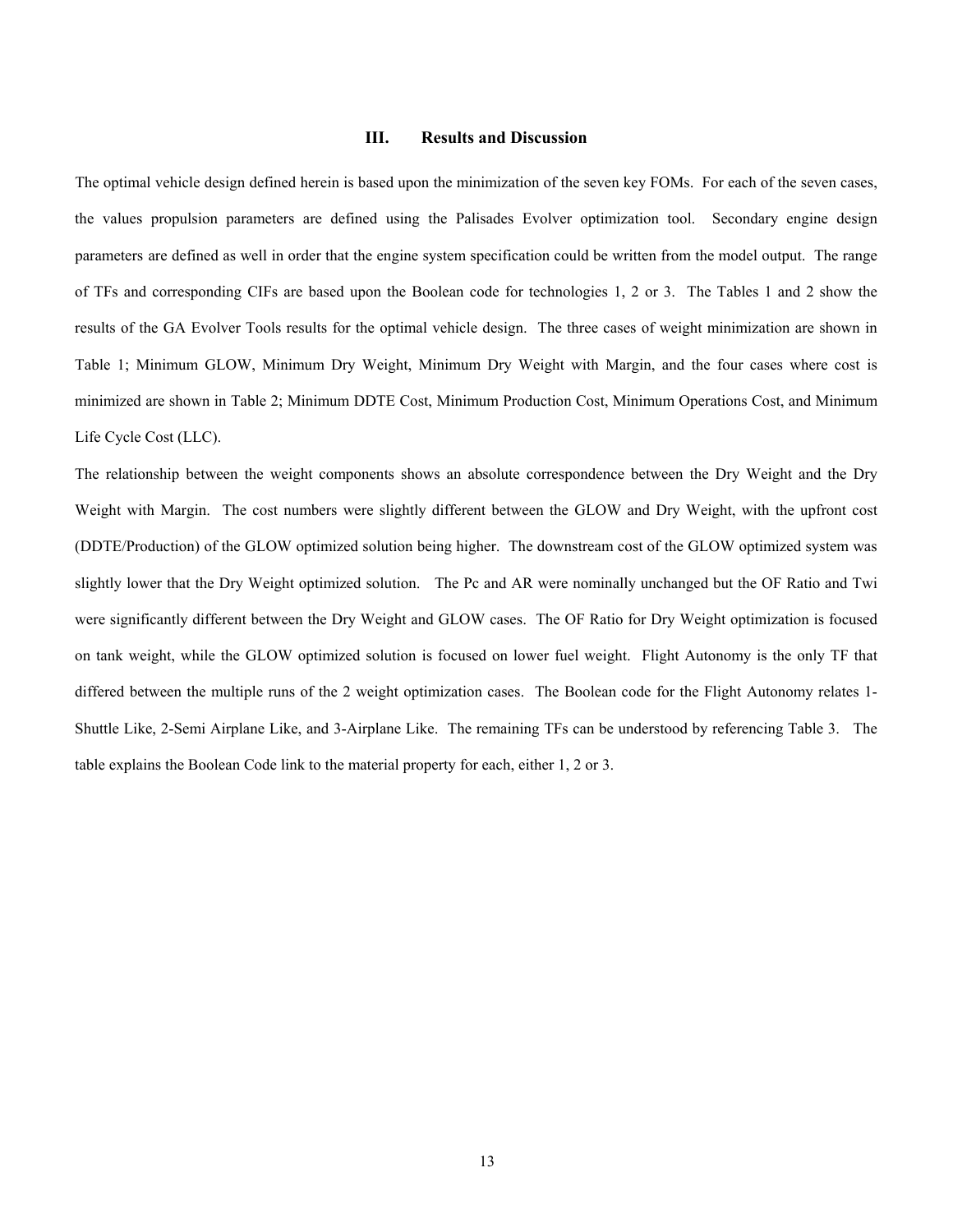| <b>PARAMETER</b>                                                                                 | <b>GLOW</b><br>Minimization<br>Parameters             | Dry Wt<br>Minimization<br>Parameters      | Minimization<br>Parameters                    | Dry Wt w/ Margin                         |
|--------------------------------------------------------------------------------------------------|-------------------------------------------------------|-------------------------------------------|-----------------------------------------------|------------------------------------------|
| <b>GLOW</b>                                                                                      | 4,635,904                                             | 4,848,013                                 | 4,848,013                                     |                                          |
| Dry Weight                                                                                       | 437,676                                               | 428.123                                   | 428.123                                       |                                          |
| GLOW + Dry Wt                                                                                    | 5,073,580                                             | 5,276,136                                 | 5,276,136                                     |                                          |
| Dry Weight with margin                                                                           | 473.342                                               | 463.011                                   | 463.011                                       |                                          |
| DDT&E                                                                                            | \$39.866                                              | \$42.508                                  | \$42.508                                      |                                          |
| <b>Production Costs</b>                                                                          | \$114.552                                             | \$125.177                                 | \$125.177                                     |                                          |
| <b>Operations Costs</b>                                                                          | \$219.354                                             | \$195.913                                 | \$195.913                                     |                                          |
| cc                                                                                               | \$373.772                                             | \$363.598                                 | \$363.598                                     |                                          |
| Thrust to Weight Ratio                                                                           | 1.63                                                  | 1.40                                      | 1.40                                          |                                          |
| <b>ENGINE</b>                                                                                    |                                                       |                                           |                                               |                                          |
| Chamber Pressure                                                                                 | 2712.8                                                | 2464.9                                    | 2464.9                                        |                                          |
| OF Ratio<br>Area Ratio                                                                           | 6.90<br>95.1                                          | 7.43<br>87.5                              | 7.43<br>87.5                                  |                                          |
|                                                                                                  |                                                       |                                           |                                               |                                          |
| Mass Ratio<br><b>Throat Diameter</b>                                                             | 7.6<br>13.5                                           | 8.0<br>13.4                               | 8.0<br>13.4                                   |                                          |
|                                                                                                  | 445.7                                                 | 440.7                                     | 440.7                                         |                                          |
| Vacuum ISP<br>Sea Level ISP                                                                      | 429.4                                                 | 422.7                                     | 422.7                                         |                                          |
| Per Engine Vacuum Thrust                                                                         | 784,262.8                                             | 707,828.7                                 | 707,828.7                                     |                                          |
| Per Engine Sea Level Thrust                                                                      | 755,445.1                                             | 679,062.9                                 | 679,062.9                                     |                                          |
|                                                                                                  | 9,818.6                                               | 8,851.0                                   | 8,851.0                                       |                                          |
| Per Engine Weight                                                                                |                                                       |                                           |                                               |                                          |
| <b>TECHNOLOGY</b>                                                                                |                                                       | $\overline{2}$                            |                                               |                                          |
| Wing Technology Factor                                                                           | $\sqrt{2}$                                            |                                           | $\overline{2}$<br>$\sqrt{2}$                  |                                          |
| Tail Technology Factor<br>LH2 Tank Technology Factor                                             | $\overline{2}$<br>$\mathbf 2$                         | $\overline{c}$<br>$\overline{2}$          | $\overline{2}$                                |                                          |
|                                                                                                  | $\mathbf 2$                                           | $\sqrt{2}$                                | $\mathbf 2$                                   |                                          |
| LOX Tank Technology Factor<br>Basic Structure Technology Factor                                  | $\overline{2}$                                        | $\overline{2}$                            | $\overline{2}$                                |                                          |
|                                                                                                  | $\mathbf 2$                                           | $\overline{2}$                            | $\sqrt{2}$                                    |                                          |
| Thrust Structure Technology Factor<br>TPS Technology Factor                                      | $\overline{2}$                                        | $\overline{2}$                            | $\overline{2}$                                |                                          |
| Gear Technology Factor                                                                           | $\boldsymbol{2}$                                      | $\boldsymbol{2}$                          | $\sqrt{2}$                                    |                                          |
| Engine Accessories technology Factor                                                             | $\sqrt{2}$                                            | $\overline{c}$                            | $\boldsymbol{2}$                              |                                          |
| MPS Technology Factor                                                                            | $\overline{2}$                                        | $\overline{2}$                            | $\overline{2}$                                |                                          |
|                                                                                                  | $\overline{\mathbf{c}}$                               | $\overline{2}$                            | $\overline{\mathbf{c}}$                       |                                          |
|                                                                                                  | 2                                                     | 3                                         | 3                                             |                                          |
| Engine Technology Factor<br><b>Flight Autonamoy</b><br><b>Table 2, Cost Optimization Results</b> |                                                       |                                           |                                               |                                          |
|                                                                                                  |                                                       | Production                                |                                               |                                          |
| <b>PARAMETER</b>                                                                                 | <b>DDTE Cost</b><br>Minimization<br><b>Parameters</b> | Cost<br>Minimization<br><b>Parameters</b> | Ops Cost<br>Minimization<br><b>Parameters</b> | LLC<br>Minimization<br><b>Parameters</b> |
| GLOW                                                                                             | 7,732,600                                             | 7,796,955                                 | 5,719,590                                     | 6,436,192                                |
| Dry Weight                                                                                       | 733,872                                               | 735,936                                   | 542,143                                       | 608,671                                  |
| GLOW + Dry Wt                                                                                    | 8,466,471                                             | 8,532,891                                 | 6,261,733                                     | 7,044,862                                |
| Dry Weight with margin                                                                           | 793,675                                               | 795,907                                   | 586,323                                       | 658,271                                  |
| DDT&E                                                                                            | \$26.079                                              | \$30.972                                  | \$45.715                                      | \$39.900                                 |
| <b>Production Costs</b>                                                                          | \$93.186                                              | \$56.713                                  | \$83.369                                      | \$70.855                                 |
| <b>Operations Costs</b>                                                                          | \$287.301                                             | \$237.704                                 | \$171.223                                     | \$183.601                                |
| $_{\rm LCC}$                                                                                     | \$406.566                                             | \$325.388                                 | \$300.307                                     | \$294.357                                |
| Thrust to Weight Ratio                                                                           | 1.43                                                  | 1.41                                      | 1.67                                          | 1.53                                     |
| <b>ENGINE</b>                                                                                    |                                                       |                                           |                                               |                                          |
| Chamber Pressure                                                                                 | 3162.4                                                | 3167.3                                    | 3033.6                                        | 3044.6                                   |
| OF Ratio                                                                                         | 7.45                                                  | 7.54                                      | 7.69                                          | 7.57                                     |
| Area Ratio                                                                                       | 101.5                                                 | 103.8                                     | 99.7                                          | 98.4                                     |
| Mass Ratio                                                                                       | 7.9                                                   | 7.9                                       | 7.7                                           | 7.8                                      |
| <b>Throat Diameter</b>                                                                           | 15.0                                                  | 15.0                                      | 14.3                                          | 14.5                                     |
| Vacuum ISP                                                                                       | 443.5                                                 | 443.2                                     | 441.0                                         | 441.9                                    |
| Sea Level ISP                                                                                    | 426.4                                                 | 425.9                                     | 423.2                                         | 424.4                                    |
| Per Engine Vacuum Thrust                                                                         | 1,147,237.5                                           | 1,143,811.4                               | 993,328.3                                     | 1,028,207.4                              |
| Per Engine Sea Level Thrust                                                                      | 1,102,959.3                                           | 1,099,370.6                               | 953,234.3                                     | 987,353.1                                |
| Per Engine Weight                                                                                | 13,814.4                                              | 13,887.3                                  | 12,243.6                                      | 12,516.6                                 |
| <b>TECHNOLOGY</b>                                                                                |                                                       |                                           |                                               |                                          |
| Wing Technology Factor                                                                           | 1                                                     | $\sqrt{2}$                                | $\sqrt{2}$                                    | $\sqrt{2}$                               |
| Tail Technology Factor                                                                           | 1<br>$\mathbf{1}$                                     | $\mathbf{1}$<br>$\overline{1}$            | $\overline{2}$                                | $\mathbf{1}$                             |
| LH2 Tank Technology Factor                                                                       |                                                       |                                           | $\overline{2}$                                | $\overline{2}$                           |
| LOX Tank Technology Factor                                                                       | $\overline{1}$                                        | $\sqrt{2}$                                | $\sqrt{2}$                                    | $\mathbf 2$                              |
| Basic Structure Technology Factor                                                                | $\mathbf{1}$                                          | $\overline{1}$                            | $\overline{2}$                                | $\sqrt{2}$                               |
| Thrust Structure Technology Factor                                                               | $\mathbf{1}$                                          | $\overline{1}$                            | $\sqrt{2}$                                    | $\sqrt{2}$                               |
| TPS Technology Factor                                                                            | $\overline{c}$                                        | 3                                         | 3                                             | $\ensuremath{\mathsf{3}}$                |
| Gear Technology Factor                                                                           | $\mathbf{1}$                                          | $\overline{2}$                            | $\overline{2}$                                | $\overline{2}$                           |
| Engine Accessories technology Factor                                                             | $\overline{\mathbf{c}}$                               | $\overline{2}$                            | $\sqrt{2}$                                    | $\sqrt{2}$                               |
| <b>MPS Technology Factor</b>                                                                     | $\mathbf 2$<br>$\overline{1}$                         | $\overline{2}$<br>$\overline{1}$          | $\overline{2}$<br>$\overline{2}$              | $\sqrt{2}$<br>$\mathbf{1}$               |
| Engine Technology Factor<br>Iight Autonamoy                                                      | 1                                                     | $\overline{1}$                            | 3                                             | 3                                        |

# **Table 1, Weight Optimization Results**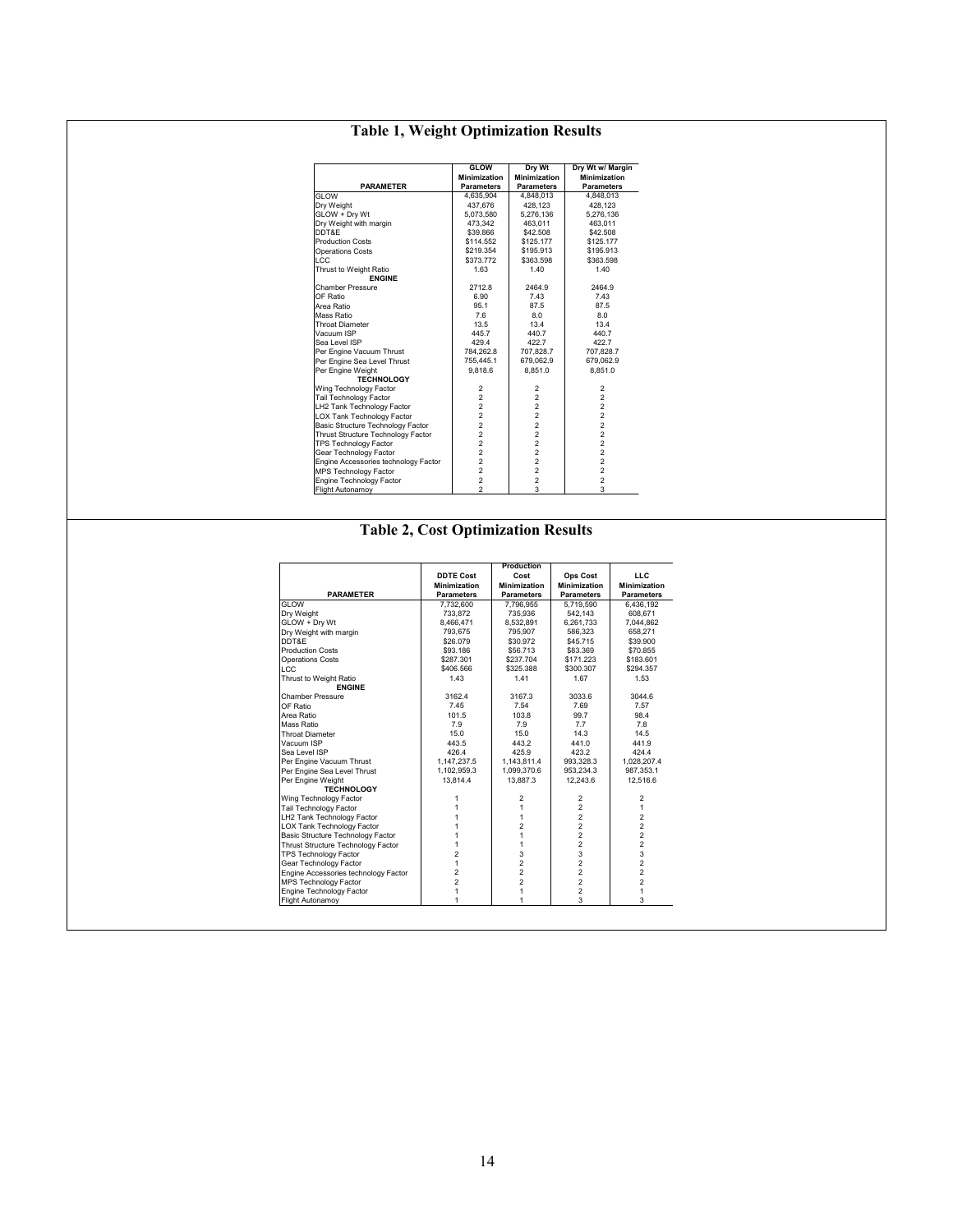## **Table 3, Boolean Code Logic**

|                                           | <b>Boolean</b> |            |                        |        |               |        |
|-------------------------------------------|----------------|------------|------------------------|--------|---------------|--------|
| Parameter                                 | Code           |            | <b>Factor Material</b> | Code 1 | Code 2 Code 3 |        |
| Wing Technology Factor                    | 3              | 0.869 MMC  |                        | 1.000  | 0.724         | 0.869  |
| <b>Tail Technology Factor</b>             | 3              | 0.970 MMC  |                        | 1.000  | 0.842         | 0.970  |
| LH2 Tank Technology Factor                | 3              | 0.900 MMC  |                        | 1.000  | 0.750         | 0.900  |
| <b>LOX Tank Technology Factor</b>         | 2              |            | 0.700 Composite        | 1.000  | 0.700         | 0.840  |
| Basic Structure Technology Factor         | $\overline{2}$ |            | 0.700 Composite        | 1.000  | 0.700         | 0.840  |
| <b>Thrust Structure Technology Factor</b> | 2              |            | 0.740 Composite        | 1.000  | 0.740         | 0.888  |
| Gear Technology Factor                    |                |            | 1.000 Aluminum         | 1.000  | 0.781         | 0.937  |
| Engine Accessories technology Factor      |                |            | 1.000 Aluminum         | 1.000  | 0.891         | 1.070  |
| Wing CIF (Cost influence Factor)          | 3              | 10.000 MMC |                        | 1.000  | 2.100         | 10.000 |
| Tail CIF                                  | 3              | 10.000 MMC |                        | 1.000  | 2.100         | 10.000 |
| LH <sub>2</sub> tank CIF                  | 3              | 10.000 MMC |                        | 1.000  | 2.100         | 10.000 |
| LOX tank CIF                              | 2              |            | 2.100 Composite        | 1.000  | 2.100         | 10.000 |
| Body CIF                                  | $\overline{2}$ |            | 2.100 Composite        | 1.000  | 2.100         | 10.000 |
| Basic structure CIF                       | $\overline{2}$ |            | 2.100 Composite        | 1.000  | 2.100         | 10.000 |
| Thrust Structure CIF                      | $\overline{a}$ |            | 2.100 Composite        | 1.000  | 2.100         | 10.000 |
| Landing Gear CIF                          |                |            | 1.000 Aluminum         | 1.000  | 1.800         | 10.000 |

The optimization parameters for the cost cases are shown in Table 2. The propulsion parameters are closely tied together for each of the 4 cost optimization cases. The only exception is the Twi value. The Twi for the minimum DDTE and Production cost is lower than the Twi for the minimum Operations and LCC cost. The significant difference for the cost cases is in the Boolean Codes (1, 2 or 3) for each of the 4 cases. This is logical because the TFs and more importantly the CIFs have a significant impact of cost due to the fact the CIFs are multiplying factors in the cost of each component.

The most significant differences between the weight parameters and cost parameters in Tables 1 and 2 are the TFs and corresponding CIFs. For the weight minimization cases, the TFs are driven to a Boolean value of two (2) and the DDTE cost minimization case in generally equal to one (1). These results are expected because the weight savings for the Boolean value of two (2) represents a weight savings over current baseline technologies but represent a cost increase by a multiple of 2.1 times the cost for current technology for a Boolean value of one (1). The GLOW, Dry Weight and Dry Weight with Margin reflect near identical TFs based upon the fact that the technologies defined in the database by Boolean two (2) represent a multiple for component weights that is less than one. The production, operations and life cycle cost reflect a wider range of TF and CIF possibilities. This is true because the most significant cost impact for new technologies is absorbed by the DDTE cost and will in some cases result in cost savings during the other cost phases of the program. In essence, increased cost incurred during the DDTE phase results in cost savings for the vehicle production, operations and life cycle.

The propulsion design parameters shown in Tables 1 and 2 vary based upon the specific minimization case. The chamber pressure influence follows the same trend for the GLOW, Dry Weight with Margin and Dry Weight minimization cases. The chamber pressure is slightly higher for the GLOW minimization case. This is due to the fact that the ISP level is higher at increased chamber pressure and thus vehicle requires less fuel. The Dry Weight minimization chamber pressure is lower due in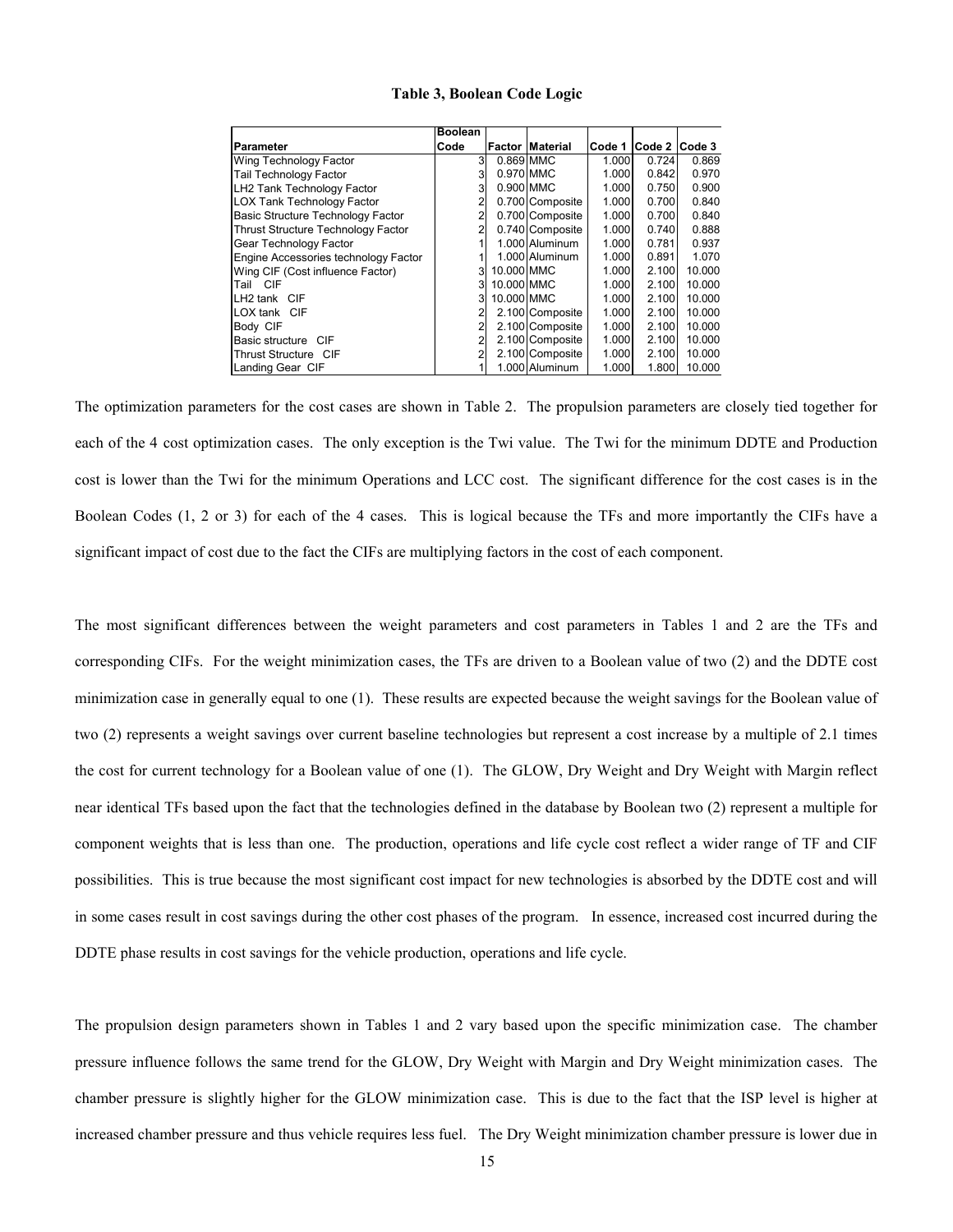great part to the sole focus on reducing engine mass. The lower the chamber pressure results in smaller engine mass. At high chamber pressures the chamber size and weight, lines and valves, and support structure must be more robust and drives the engine mass up. The cost optimization cases define the chamber pressure level at approximately 3100 psi. This level is approximately the level for the current SSME block design.

The area ratio for the various cases follows a similar patter to the chamber pressure described earlier. The area ratio is lowest for the Dry Weight minimization case because smaller area ratios result in a lighter engine nozzle. But the ratio must be high enough to enable the appropriate ISP. The GLOW case defines a slightly higher area ratio that is due in part to the increased specific impulse for the higher area ratio. The area ratio for the cost minimization cases is nearly identical and is slightly higher than the weight cases. The higher area ratio for the cost cases is driven by the increased specific impulse but is not impacted as severely by the magnitude of increased weight due to increasing the area ratio.

The optimized OF ratio is defined for each of the 7 minimization cases. The value for OF ratio is driven to an optimized solution for the GLOW case based upon decreased engine propellant mass. The OF ratio for the Dry Weight minimization case is higher because this ratio impacts the propellant tank volume only. So in essence, the optimized value for the OF ratio is most impacted by the propellant density and propellant volume. The OF ratio for the cost minimization cases is in the range similar to the GLOW minimization case. The ratio value for the DDTE cost minimization and the Dry Weight minimization cases are identical due to the correlation between the component weight relationships within the DDTE cost estimates.

The optimization cases, including propulsion parameters, are shown for OF Ratio, Pc and AR. OF Ratio has a significant impact on the overall weight of the vehicle and vehicle components due to the large percentage of the GLOW that is dedicated to fuel and oxidizer. The results from varying the Pc and AR prove that these parameters have a much lower impact on the GLOW and Dry Weight than the OF Ratio. The impacts of each of these parameters on the overall engine mass are shown for an incremental range of values. The results in subsequent sections show how each of the propulsion parameters will affect the vehicle and how the vehicle will be impacted when a propulsion parameter is changed to a value that is different than the optimum value.

OF ratio effects on vehicle Dry Weight, GLOW, ISPvac, propellant volume, propellant weight, propellant density and engine mass are defined in Figures 6 to 9. The program includes an Excel macro that increments the OF Ratio from 5.0 to 8.0 and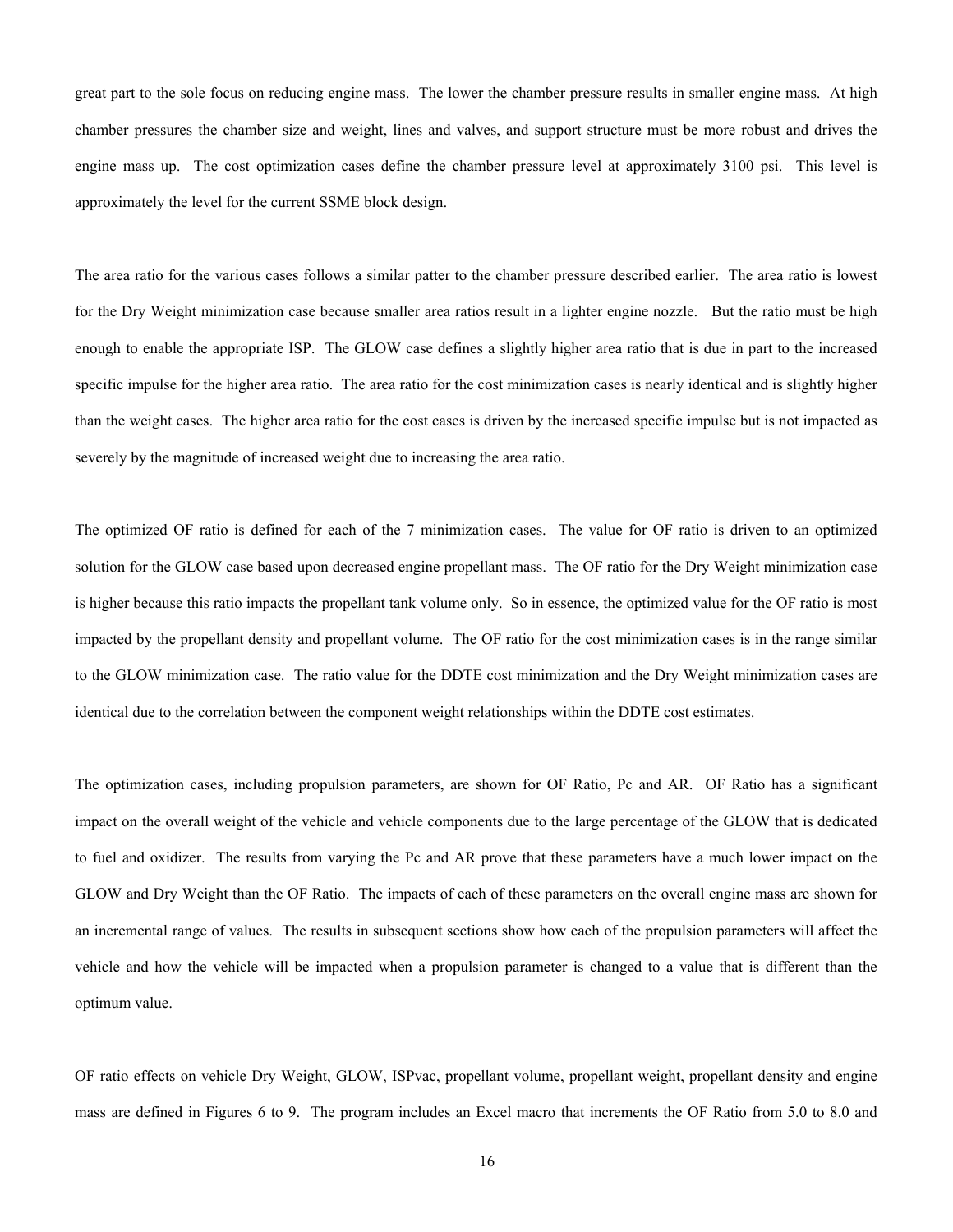shows the results on each parameter. The incremental values for the OF Ratio are run against overall vehicle optimization case for Dry Weight minimization. The data for the OF Ratio that corresponds to the minimum Dry Weight, minimum GLOW, maximum ISPvac, minimum propellant volume, minimum propellant weight, and minimum engine mass are found using the Excel VLOOKUP function search. The search returns the value for the OF Ratio that results in the minimum or maximum of the case being analyzed.



Figure 6 Effect of OF Ratio on Dry Weight



Figure 7 Effect of OF Ratio on Propellant Density



Figure 8 Effect of OF Ratio on Propellant Volume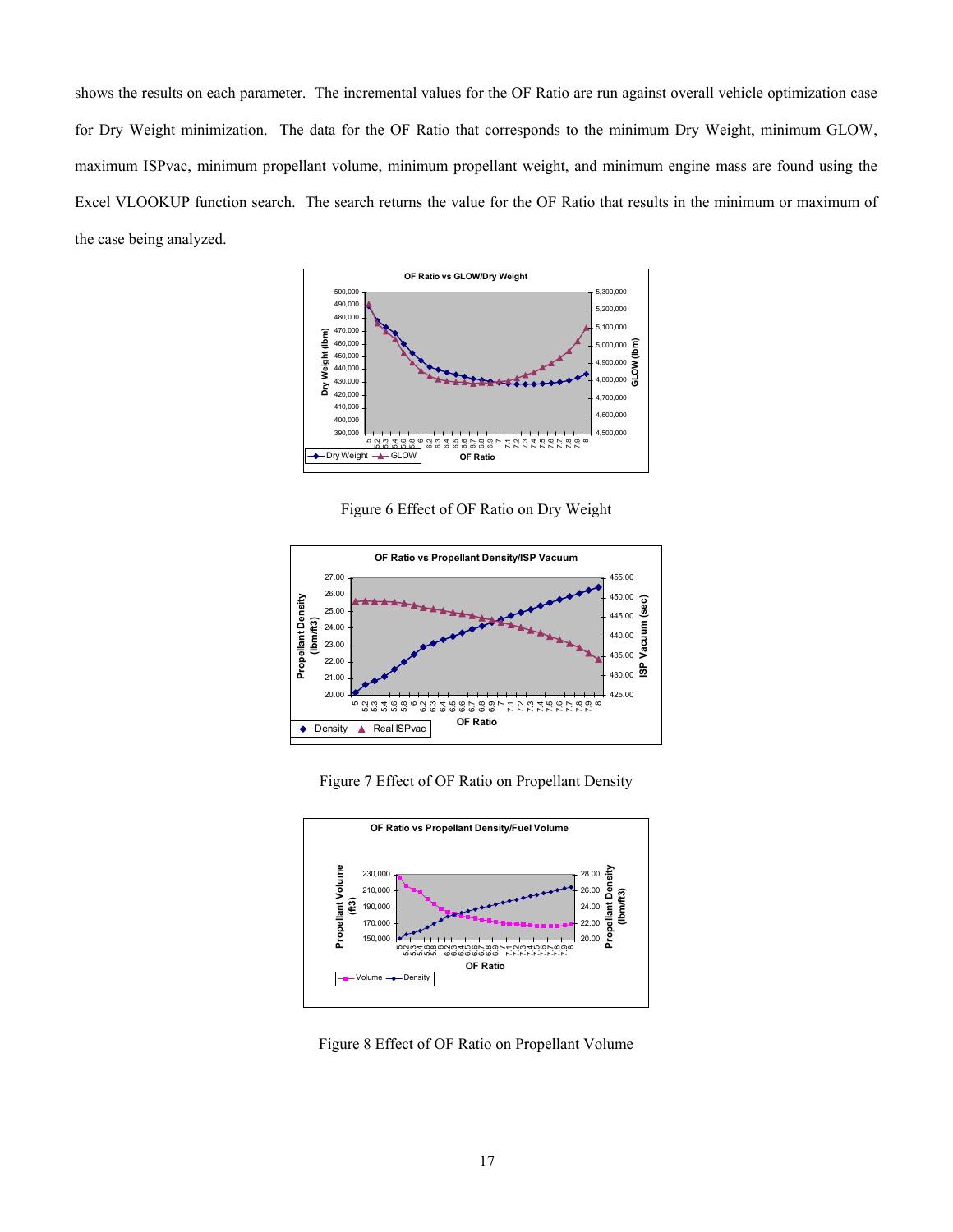

Figure 9 Effect of OF Ratio on Per Engine Mass

Figures 6 to 9 show the data plots for Dry Weight, GLOW, ISPvac, propellant volume, propellant weight, and engine mass versus OF Ratio. By examining Figure 6, the OF Ratio value for minimum GLOW has a range from approximately 6.2 to 7.1 where there is little impact on the GLOW. The data shows that when the OF Ratio is varied, the impact on the overall propellant weight is only .75% (OF Ratio = 6.2) to .82% (OF Ratio = 7.2) above the optimum OF Ratio. The results proves that for optimum GLOW, the best takeoff OF Ratio is in the range of 6.2 to 7.2, if the system is a LOX/H2 fixed bell nozzle engine configuration. The results for minimum engine mass in Figure 9, is also consistent with this range of values. An OF Ratio in the range of 6.2 to 7.2 is best for the initial phase of the trajectory when the vehicle propellant mass is most important.

The maximum ISPvac is found at the OF Ratio of 5.2. These results are defined in Figure 7. An OF Ratio of 5.0 (ISPvac = 449.01) to 5.6 (ISPvac = 448.81) would be best for the later phase of the trajectory profile, when higher ISP is important. The ISP value changes only slightly over this range of values for OF Ratio. These OF Ratio results are consistent with the early plans for the SSME that called for an adjustable OF Ratio. The preliminary plans for the SSME included a value for OF Ratio equal to 6.5 for the initial takeoff, with the ratio being modified to 5.5 later in flight when the higher ISP was more important.

The Dry Weight and GLOW, for the range of Pc from 2000 to 3700 psi, increased only slightly above the minimum weights for the optimized Pc. The values for Dry Weight and GLOW versus Pc are shown in Figure 10. The optimum value for lowest Dry Weight and engine mass correlated to a Pc value near 2400 psi. The value for the lowest GLOW is near 2700 psi. Figure 11 illustrates that the ISPvac increases as Pc increases. This is a logical conclusion because higher pressures translate into higher ISP values. Figure 12 shows a significant increase in the engine mass as the Pc approaches 3700 psi or as the Pc value increases. The increased engine mass is due to the thickness and design of the thrust chamber, increased robust design for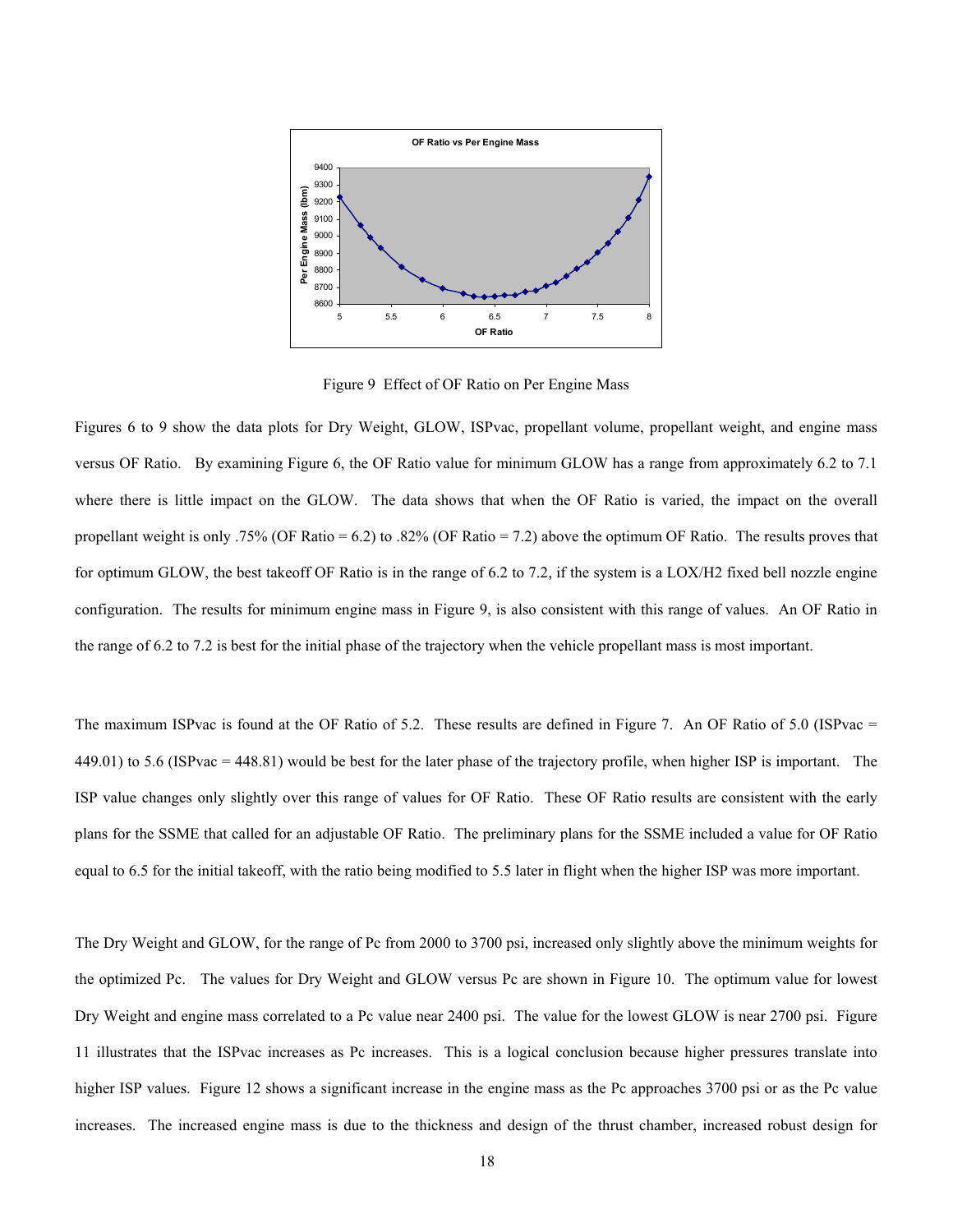valves, ducts and lines needed at the higher pressures. The overall engine mass increase, due to higher pressures, is at such a rate that the improved weight of the nozzle mass does not offset the core engine mass increase.



Figure 10 Effect of Chamber Pressure on Isp



Figure 11 Effect of Chamber Pressure on Per Engine Mass



Figure 12 Effect of Chamber Pressure on Dry Weight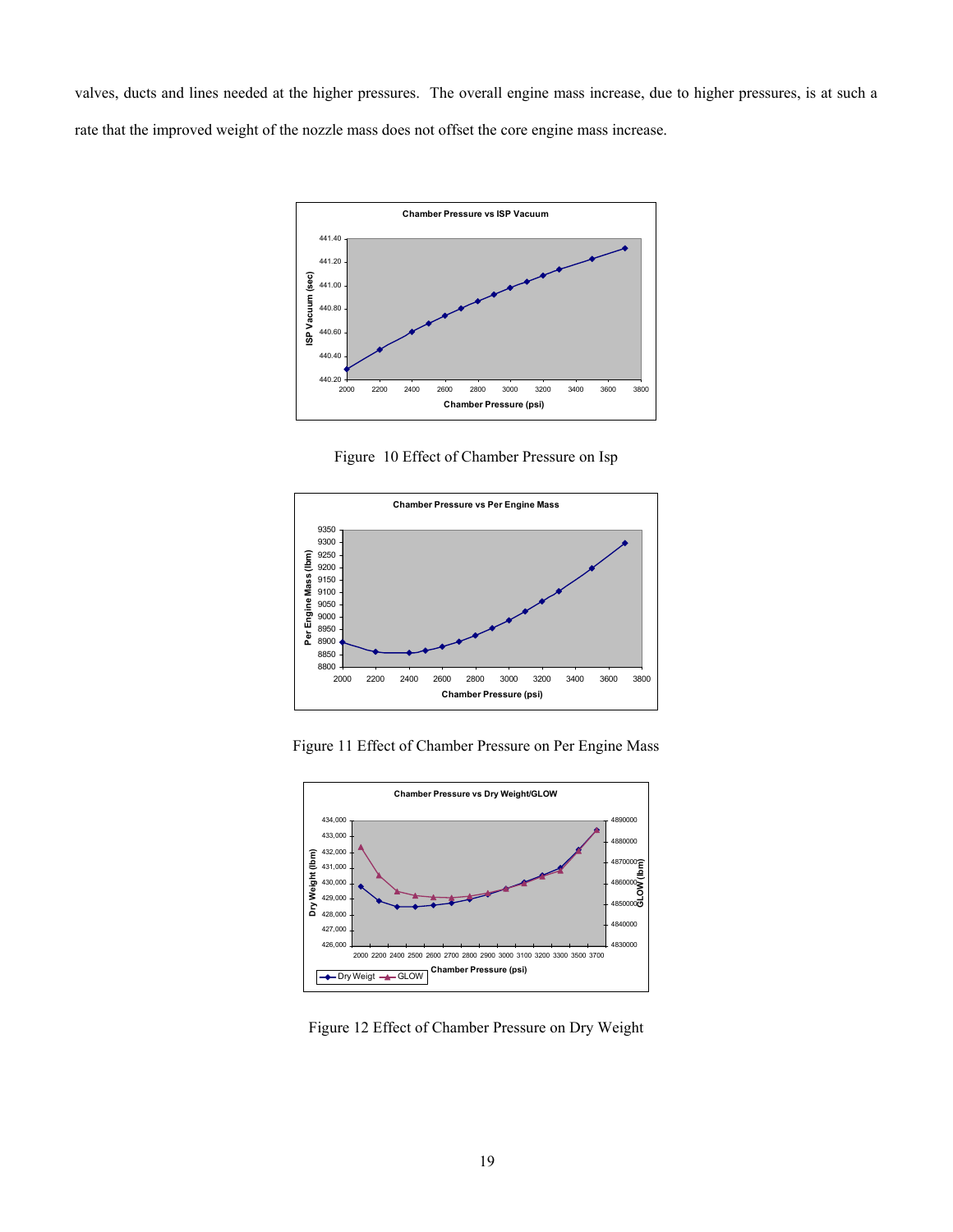The effects of Area Ratio on the vehicle system are shown in Figures 13 to 15. The Dry Weight and GLOW change very little over the range of AR from 50 to 120. The incremental changes in vehicle Dry Weight, GLOW and ISPvac are shown in Figure 13. The optimum value for lowest Dry Weight correlated to an AR value in the range of 70 to 105 for a SSTO vehicle. Historically, the AR range for engines of multi-stage vehicles is from 45 to 60. The AR range, for engines used to complete the entire trajectory from launch to orbit, is 69 to 85. This is for the SSME ( $AR = 69$  to 77.5) and the Russian made RD-0120 (AR = 85).

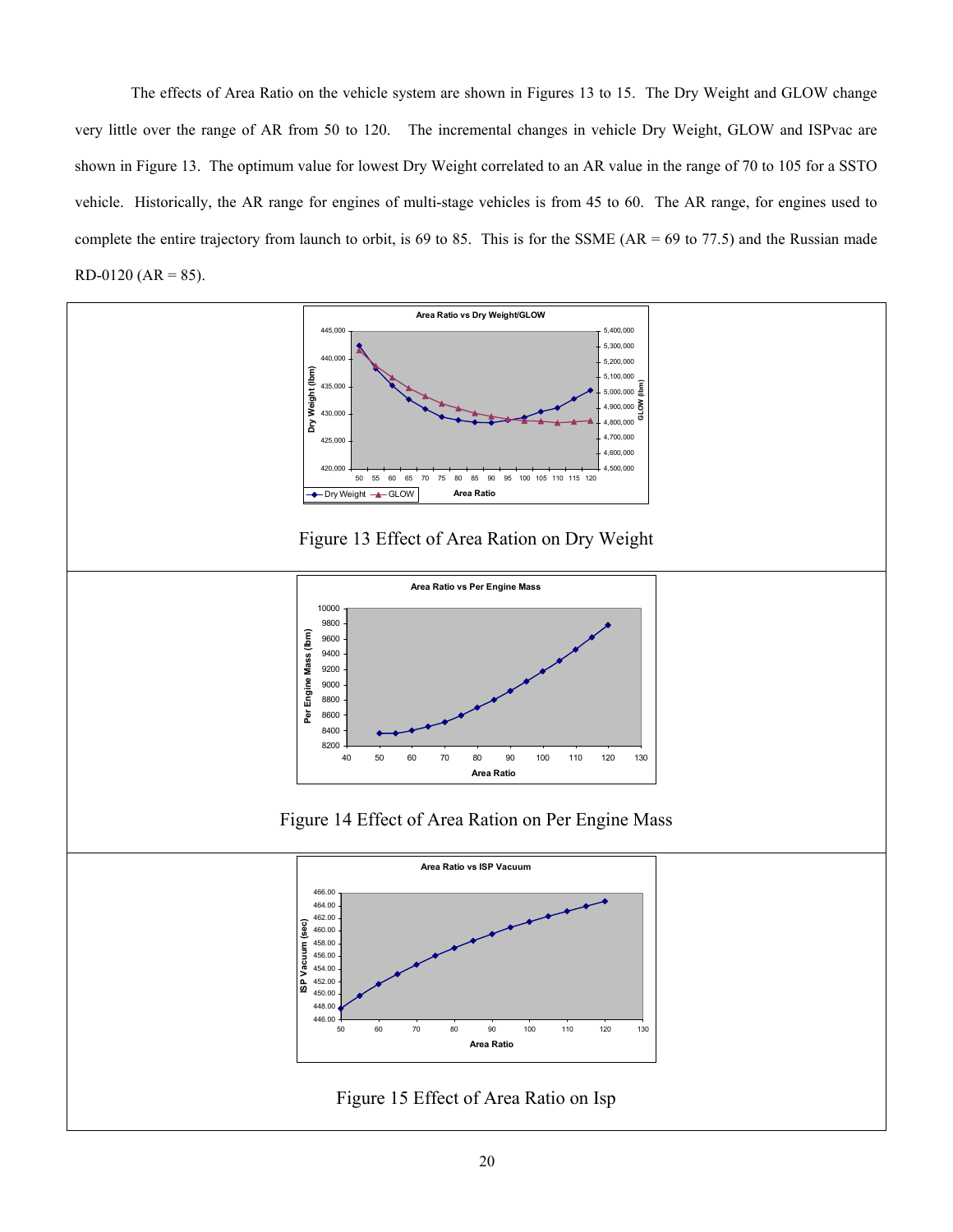Figure 14 shows that the lower the AR the lower the engine mass. This is understandable due to the nozzle mass required for an AR equal to 50 versus an AR equal to 120. An AR of 50 corresponds to a much smaller exit area than the exit area for and engine with AR equal to higher values. The Figure 15 shows that ISPvac increases with the larger values for AR. This does not take into account the possibility of shocks in the nozzle due to over-expansion.

## **A. SSME Comparison Case**

An SSME comparison case involves optimization where the total thrust level is in the SSME range of Tvac equal to 500,000 lbf. The optimized cases are shown below in Table 4. The Table relate the OF Ratio, AR, and Pc that corresponds the SSTO case where the SSME thrust level is used. The error percentages are given for the GLOW minimization using an engine Tvac of 500,000 lbf as compared to the SSME design case.

The key comparison focuses on how the models optimum values for Pc, AR and OF Ratio differ from the actual design values for the SSME. The optimizer defined Pc is 2250 psi, where the SSME is designed to 3141 psi. This also manifest itself in a higher throat area due to the direct correlation between Pc and A\* in calculating the engine thrust level. The OF Ratio and AR are approximately 10% higher than the SSME case leading to the conclusion that the OF Ratio should be higher to achieve optimum GLOW minimization. The optimum engine OF Ratio is equal to 6.63. This value is consistent with the historical desire to have the shuttle system initial OF ratio set to 6.5, instead of the 6.0 to which it is currently designed. The data results show that the engine should be designed to an area ratio of 86.7, which is consistent with the RD-0120's AR of 85.7.

#### **Table 4, SSME Comparison Case**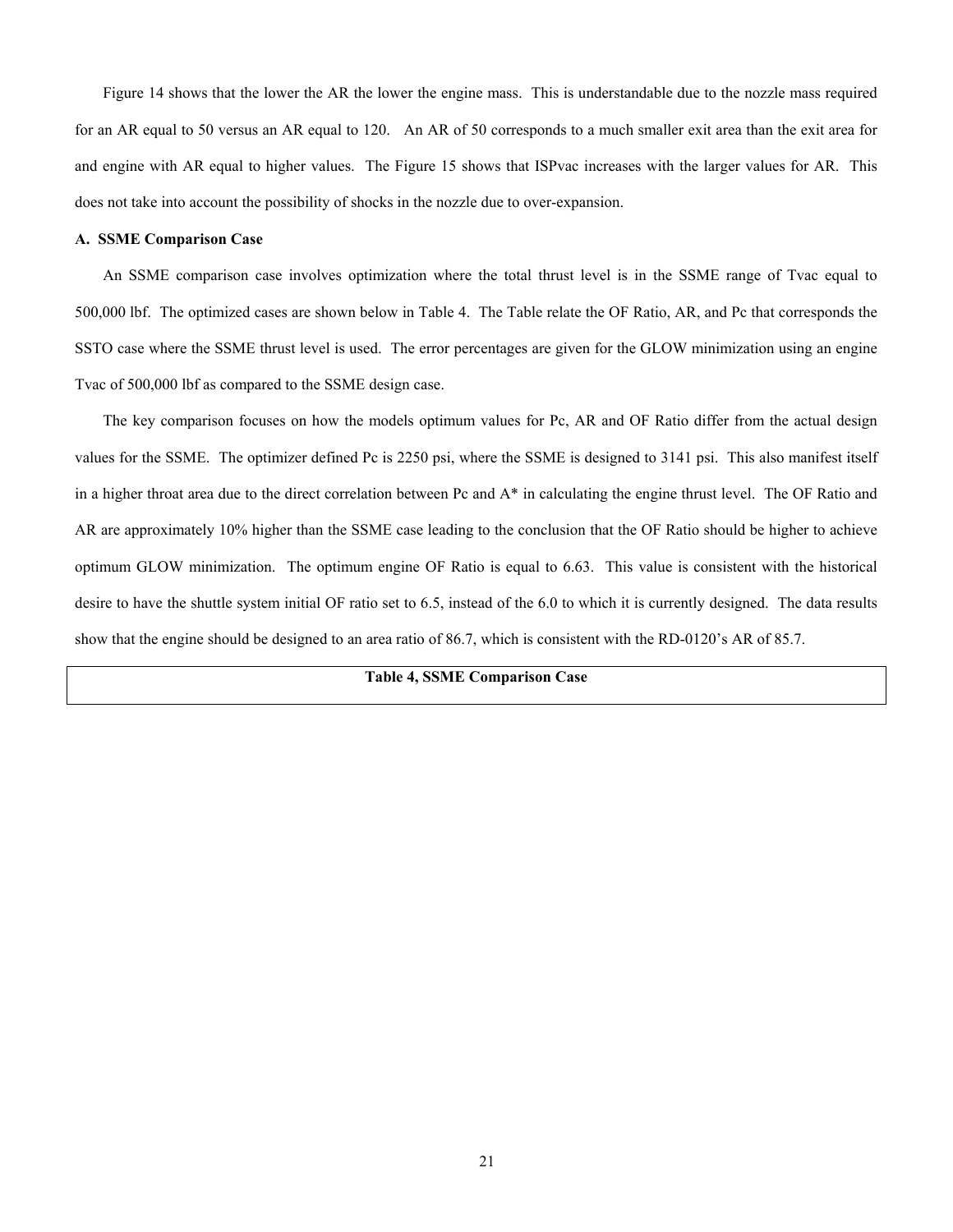|                                      | <b>GLOW with</b>                      |                         |                   |
|--------------------------------------|---------------------------------------|-------------------------|-------------------|
|                                      | <b>SSME Thrust</b>                    | <b>GLOW</b>             |                   |
|                                      | Level                                 | <b>Minimization</b>     | <b>GLOW</b>       |
|                                      | <b>Minimization</b>                   | <b>SSME Thrust,</b>     | Cases %           |
| <b>PARAMETER</b>                     | <b>Parameters</b>                     | Pc,OF,AR                | <b>Difference</b> |
| <b>GLOW</b>                          | 4,798,118                             | 4,933,651               | 2.7%              |
| Dry Weight                           | 450,979                               | 473,894                 | 4.8%              |
| GLOW + Dry Wt                        | 5,249,097                             | 5,407,545               | 2.9%              |
| Dry Weight with margin               | 487,730                               | 512,511                 | 4.8%              |
| DDT&E                                | \$41.475                              | \$41.355                | $-0.3%$           |
| <b>Production Costs</b>              | \$128.648                             | \$131.461               | 2.1%              |
| <b>Operations Costs</b>              | \$230.634                             | \$250.427               | 7.9%              |
| <b>LCC</b>                           | \$400.757                             | \$423.242               | 5.3%              |
| Thrust to Weight Ratio               | 1.57                                  | 1.63                    |                   |
| <b>ENGINE</b>                        |                                       |                         |                   |
| <b>Chamber Pressure</b>              | 2243.0                                | 3141.0                  | 28.6%             |
| OF Ratio                             | 6.63                                  | 6.00                    | $-10.4%$          |
| Area Ratio                           | 86.7                                  | 77.0                    | $-12.6%$          |
| Mass Ratio                           | 7.6                                   | 7.5                     | $-1.5%$           |
| <b>Throat Diameter</b>               | 12.2                                  | 10.1                    | $-20.5%$          |
| Vacuum ISP                           | 445                                   | 446                     | 0.2%              |
| Per Engine Vacuum Thrust             | 520,340                               | 491,460                 | $-5.9%$           |
| Per Engine Weight                    | 10,238                                | 10,929                  | 6.3%              |
| Number of Engines                    | 15                                    | 17                      | 11.8%             |
|                                      |                                       |                         |                   |
| <b>TECHNOLOGY</b>                    |                                       |                         |                   |
| Wing Technology Factor               | $\overline{\mathbf{c}}$               | $\mathbf{1}$            |                   |
| Tail Technology Factor               | $\begin{array}{c} 2 \\ 2 \end{array}$ | $\mathbf 2$             |                   |
| LH2 Tank Technology Factor           |                                       | $\overline{c}$          |                   |
| LOX Tank Technology Factor           | $\overline{2}$                        | $\overline{c}$          |                   |
| Basic Structure Technology Factor    | $\mathbf 2$                           | $\overline{c}$          |                   |
| Thrust Structure Technology Factor   | $\mathbf 2$                           | $\overline{2}$          |                   |
| <b>TPS Technology Factor</b>         | $\mathbf 2$                           | $\overline{\mathbf{c}}$ |                   |
| Gear Technology Factor               | $\overline{2}$                        | $\overline{c}$          |                   |
| Engine Accessories technology Factor | $\overline{2}$                        | $\overline{2}$          |                   |
| MPS Technology Factor                | $\overline{2}$                        | $\overline{c}$          |                   |
| Engine Technology Factor             | $\mathbf 2$                           | $\overline{\mathbf{c}}$ |                   |
| <b>Flight Autonamov</b>              | $\overline{2}$                        | 1                       |                   |

## **B. Uncertainty**

There are two areas that uncertainty values apply in the model. The first is the DDTE cost uncertainty and the second is the uncertainty in the vehicle weight. The DDTE cost uncertainty is approached in two parts. The first part is the weight of the components that directly feed the NAFCOM regression curves and the other is the NAFCOM regression curves themselves. The component weight distributions will be used for both the uncertainty in weight and uncertainty in the DDTE cost since weight is the bases for the cost curves.

Weight regression curves were used to define the SE,  $\mu$ , and  $\sigma$  for the vehicle components. This data is based upon historical data gathered from previously designed systems and is not linked to any of the NAFCOM Cost model data. The high and low values for the power series regression curve fits are define along with the corresponding Lognormal parameters necessary to formulate the distributions. The table data reflects the parameters used in the @Risk tools runs that exercise the Monte Carlo simulations.

The weight only portion of the overall DDTE cost uncertainty represents the first part of the total uncertainty in cost. This portion is dedicated to the uncertainty in the weight of the vehicle components. The second component of the uncertainty due to the regression errors is defined using the NAFCOM historical data/curve fits. The SEs for the NAFCOM regression fits are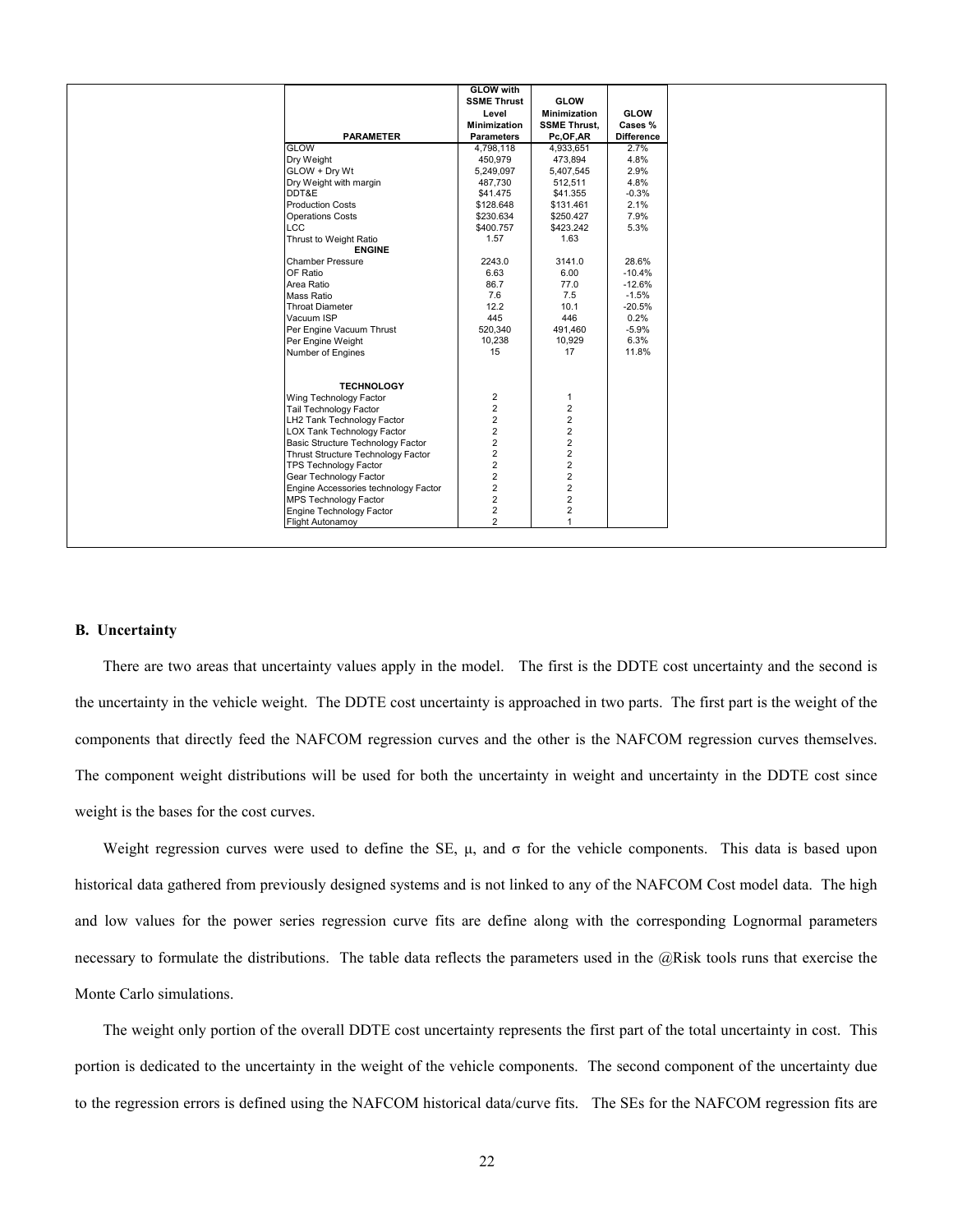not shown herein but are combined with the data from the weight distribution curves to define a total uncertainty distribution for the projected cost of the vehicle.

The uncertainty in the DDTE cost is computed by talking each of the component cost equations and multiplying the weight by the uncertainty in weight and the overall cost equation by the uncertainty in the NAFCOM regression curve. The equations (1.11) to (1.13) below are an explanation of the DDTE cost uncertainty and shows how the Lognormal distributions for weight uncertainty (Wtunc) and NAFCOM uncertainty (NAFCOMunc) will be exercised as a multiplier of the terms in order to determine the total uncertainty in the cost number for a specified component (Wing, Tail, Tanks, etc.),

$$
Wing_{unc} = CIF * CompFactor * A * Wt_{wing} \tag{1.11}
$$

$$
Wt_{wing} = Wt * Wt_{unc}, \qquad (1.12)
$$

and

$$
A * Wt_{wing}^B = A * Wt^B * NAFCOM_{unc} .
$$
\n(1.13)

The total DDTE cost uncertainty was defined by operating 10,000 Monte Carlo runs in @Risk using NAFCOM Lognormal distributions that result from the SE's of the components that make up the vehicle. The total uncertainty is defined in the range shown here in Figure 16. The sensitivity of the individual components that make up the total uncertainty is shown in Figure 17. The maximum and minimum values for uncertainty are presented here based upon the 95th percentile case. The absolute minimum and maximum values are decidedly outside the bounds of acceptable engineering estimates. This is the benefit of using the 95th percentile case to describe the bounds of the DDTE cost uncertainty. The data defines the lower and upper values of uncertainty at –45% to 76% of the mean value of DDTE cost. The results show that there is a significant level of uncertainty in the cost based upon the uncertainty in component weights and upon the NAFCOM uncertainty.



 Distribution for DDTE Cost (\$B) / (Weight Regression)/B15

Figure 16 DDTE Cost Distribution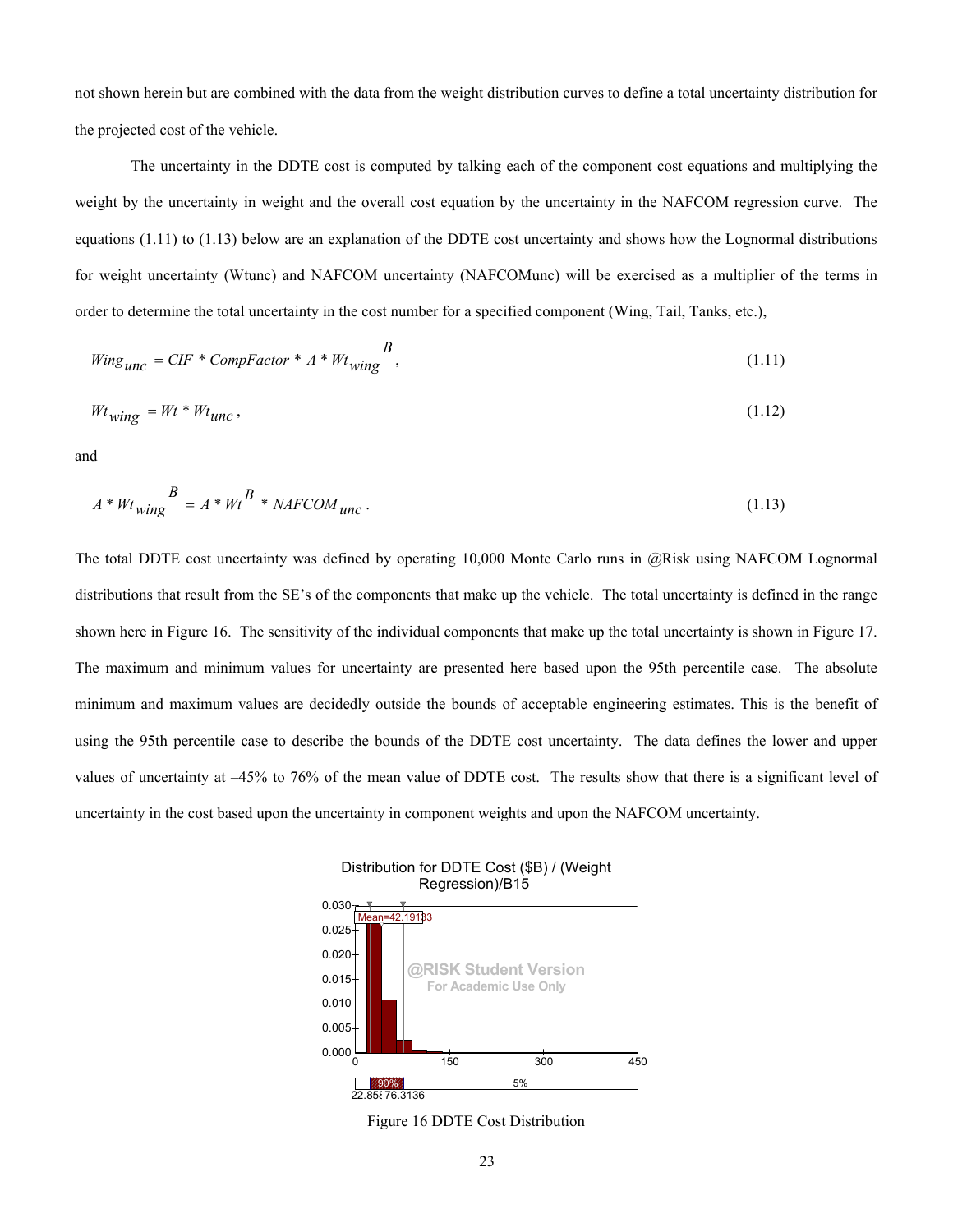

Figure 17 Regression Senstivity for DDTE Cost

In a similar manner as defined in the previous section, the distributions are developed for each of the vehicle components (wings, tail, tanks, etc.). The SE is calculated using power series regression curves. Talking each of the component weights and multiplying the weight by the uncertainty in weight computes the uncertainty vehicle weight. The equation (1.14) below is an example of the component weight uncertainty and will be used in order to determine the total uncertainty in the weight for a specified component (Wing, Tail, Tanks, etc.),

$$
Wing_{unc} = Wt_{wing} * Wt_{unc}.
$$
\n(1.14)

The total uncertainty is defined in the range shown here in Figure 18 for the Dry Weight and Figure 19 for the GLOW. The maximum and minimum values for uncertainty are presented here based upon the 95th percentile case. The absolute minimum and maximum values are decidedly outside the bounds of acceptable engineering estimates. This is the benefit of using the 95th percentile case to describe the bounds of the uncertainty. The data in Table defines and lower and upper values of uncertainty for Dry Weight and GLOW. The results show that there is a significant level of uncertainty based upon the uncertainty in component weights.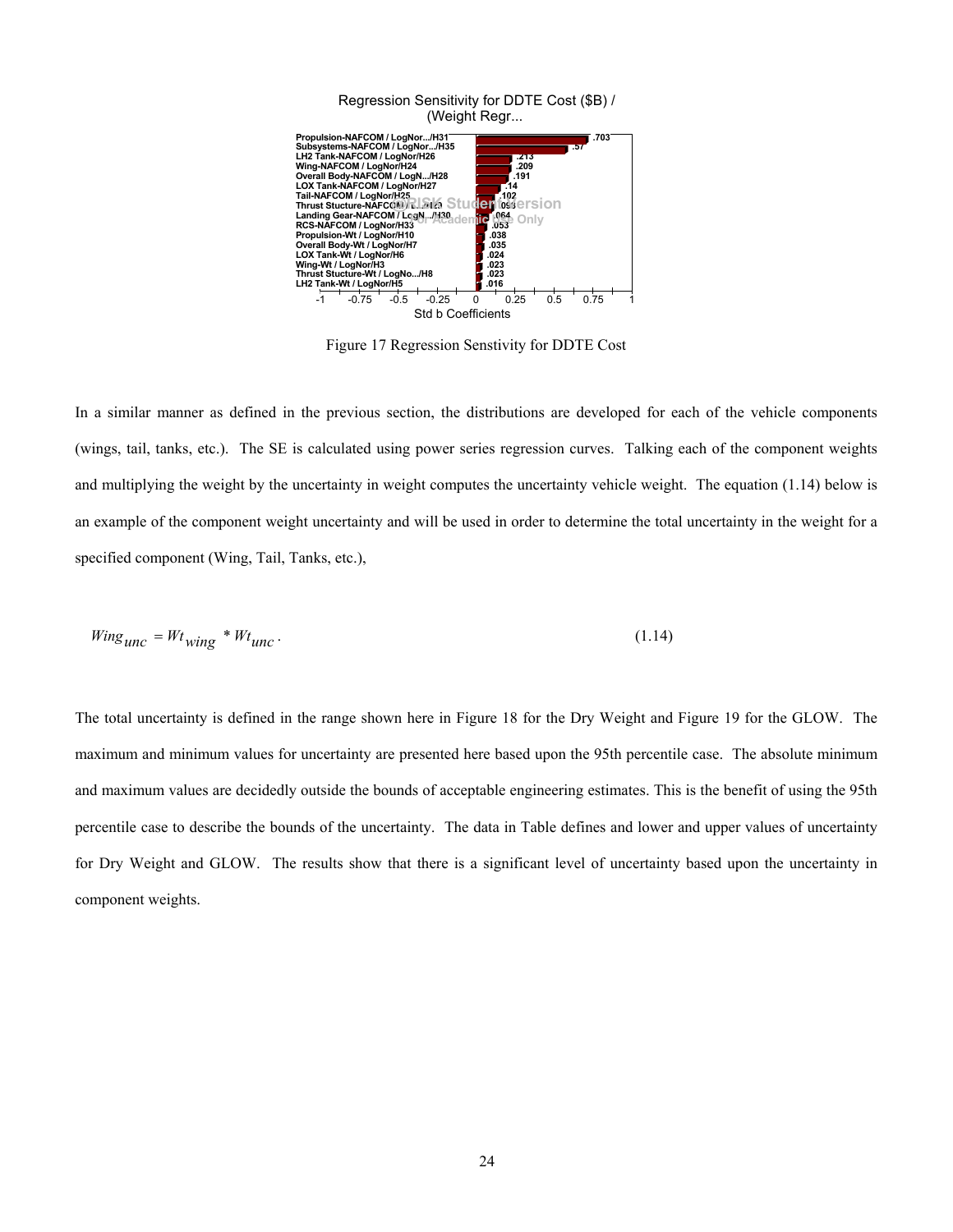

# **IV. Conclusions**

Using the Cequel code for thermo-chemical outputs, by inputting Pc, AR and OF Ratio, provided a methodology that has not been used in previously designed tools attempting to optimize a closed loop system. The Cequel output and input structure designed in the linkages proved that a true closed loop system produces the results in a significantly more efficient way. The alternatives to integrating thermo-chemical results into the model are to use databases and extrapolate the results for a given input condition.

A key aspect of the model was the method to determine engine mass based upon parameters of the system or propulsion variables produced in the design process. Design synthesis of the proposed propulsion parameters and the goodness of the engine mass models led to the optimum design being chosen that closely matches the theoretical optimum vehicle. The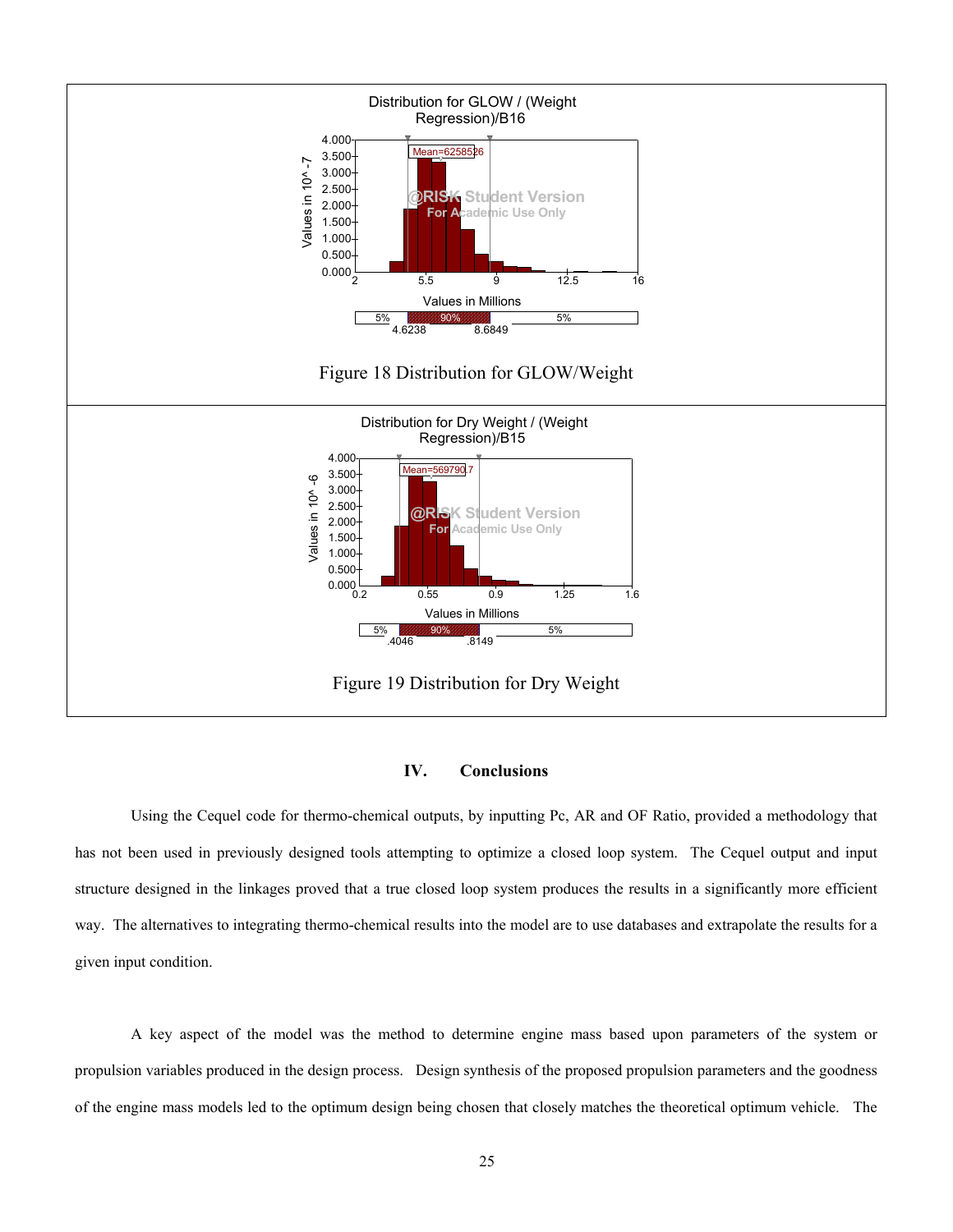engine mass modeling approach is open to updates based upon any new and/or improved methods to estimate the mass using design parameters. The ability to have the engine mass, parameters used to determine engine mass, and the vehicle weight and cost integrated together in an optimized fashion is the essence of CLO. The model outputs are only as good as the data being used to formulate the model. This point must not be overlooked and an emphasis must be made toward higher fidelity modeling in future efforts where CLO is attempted.

The integrated model output defined that the GLOW and Dry Weight was 67% higher for the DDTE cost minimization case when compared to the weights determined from the minimization of GLOW case. This is driven by the nature of the parameters tendency toward making the optimized value in each case as small as possible. In a likewise manner, The DDTE cost was 53% higher using the GLOW minimization case when compared to the case for minimization of the DDTE cost. Again, this was an expected result due to the higher cost for the case where weight is being optimized. These variables provide valuable insight into program management trades where cost and vehicle weight are involved.

The uncertainty of the model results are defined using the Lognormal distributions based upon the power series regression curves and SE values for each component weight and SE values for the NAFCOM regression curves. By using the Lognormal distributions, the data being used in the Monte Carlo runs was significantly more accurate than a Triangular distribution or Normal distribution. This was true because the Lognormal curves represent the log space distribution of the power curve data that is plotted on logarithmic scale axis. The model output for DDTE cost uncertainty was approximately 76% for the 95th percentile upper limit. According to feedback from NASA and Academia experts, this closely matches the 80% value used for program planning purposes. The Dry Weight uncertainty output reflected a 95th percentile uncertainty upper range that was +90.2% above the model output for Dry Weight minimization (428,123 lbs). Likewise, the GLOW uncertainty output had a value of 81.3% above the model output for GLOW minimization (4,635,904 lbs).

The model output for the core propulsion parameters was a significant result of the optimization effort. The chamber pressure for the best GLOW and Dry Weight are 2712.8 and 2464.9 psi respectively that compares to 2994 psi for the Block II SSME. The likelihood of these optimized values being the true optimized value can be clarified by further efforts in engine mass studies and engine reliability studies. Engine reliability is an important aspect of the engine modeling approach but was not included in this optimization approach.

The AR for optimum engine design, for the minimization of Dry Weight [case 2], was 86.7 and is almost identical to the Russian RD-0120 engine AR value of 85.7. These results, along with the fact of close correlation with the SSME and RD-0120, show that the model's optimum value for AR was close to the true optimum value. The conclusion can be drawn that the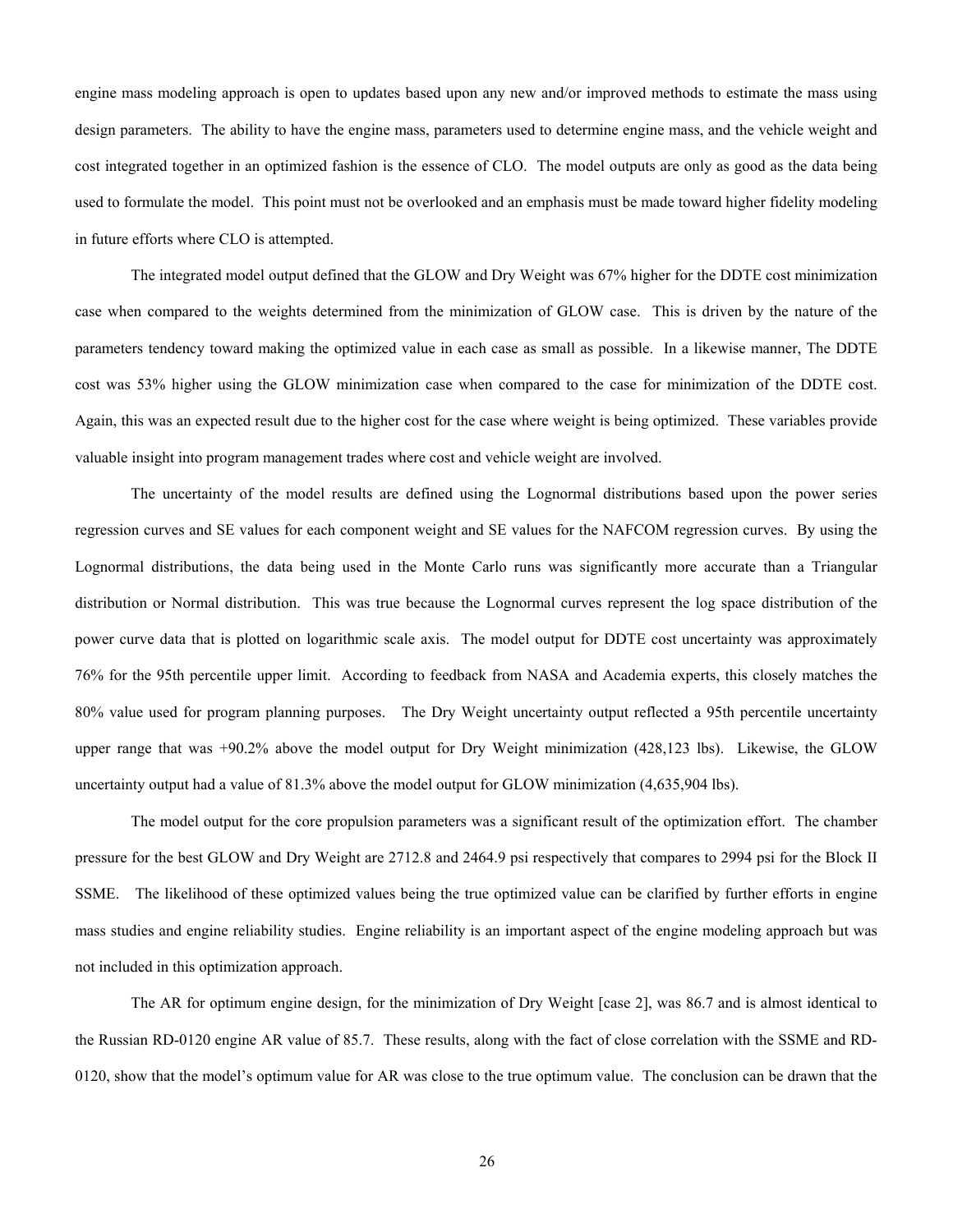AR for SSTO systems should slightly be higher than the SSME and significantly higher than the 1st stage engines used in expendable launch vehicles.

The OF Ratio was the most sensitive component of the propulsion parameters due to its overwhelming impact on the propellant weight and tank volume. This was due to propellant mass, that was significant to the GLOW, and the propellant volume, that was significant to the Dry Weight. The optimum OF Ratio for GLOW minimization was found by considering the GLOW for the launch vehicle. The GLOW was most impacted by the propellant weight. Another driving force behind the OF Ratio was that the maximum specific impulse occurs at the ratio of 5.2. Using in these driving factors, the optimum OF Ratio for fuel weight was defined 6.87 for the GLOW optimization case involving the engine with Tvac equal to 800,000. The optimum OF Ratio for the SSME thrust level of 500,000 lbf was defined at 6.63.

The importance of the TFs and CIFs cannot be underestimated in determining the optimum system with respect to cost and weight. The base technology represented by the Boolean code one (1) does not improve the optimum system weight but does make the system cheaper to design and test. The technology improvements and weight savings represented by Boolean codes two (2) and three (3) are significant weight reducers but do increase the overall DDTE cost. The interesting result the variability amongst the TFs for the optimum production, operations and life cycle cost cases. The CIFs have no direct impact on these cost cases. Their only influence is with the input weights and DDTE cost provided by the model components. A comparison of the optimization cases show that system tradeoffs can be made to improve the cost of the system at the expense of vehicle weight. This was also true for the reverse. The improvement in overall vehicle weight resulted in significant increases in the cost of the system. The key component of trading cost and weigh proved to be the technology and cost influence factors resulting from the inclusion of new technologies. The engine design parameters has some impact on the overall system optimization but the effects are minimal in comparison the technology factors.

# **V. Acknowledgments**

I also want to acknowledge the advice from Joe Leahy/MSFC. Joe shared his insight into the P-Star tool being developed and used by the NASA MSFC Space Transportation Directorate and was always available for questions and suggestions. I also want to thank Dr. Christian Smart/SAIC-Huntsville for his help in understanding the NAFCOM cost uncertainty approaches and his sharing insights on lognormal distributions.

## **VI. References**

[1] Haefeli, R., Littler, E., Hurley, J., Winter, M., Martin Marietta Corporation, "Technology Requirements for Advanced Earth-Orbital Transportation System", NASA Contractor Report, NASA CR-2866, October 1977.